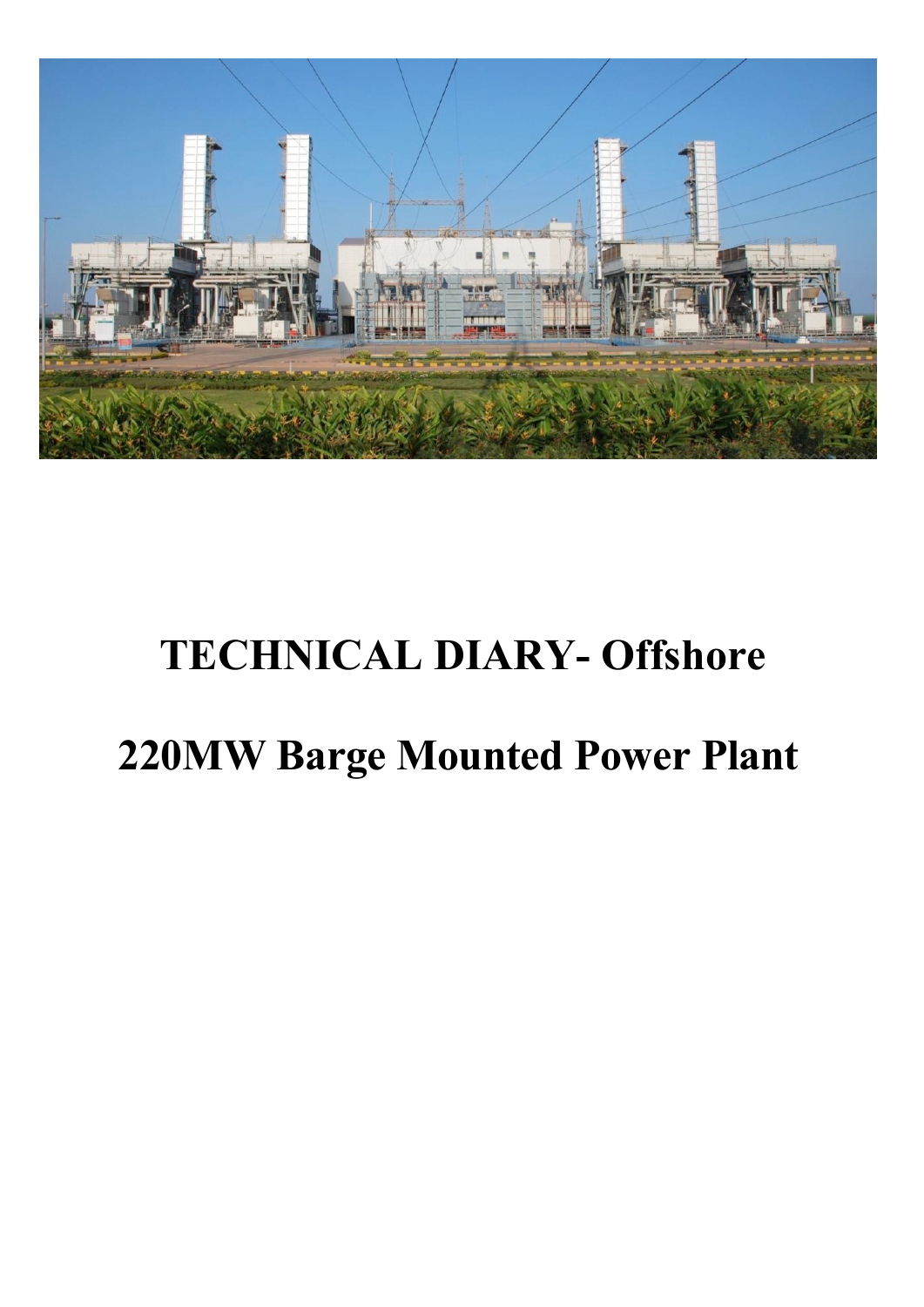This barge was built in 2000 Hyundai. It was set up with four LM6000 gas turbines providing 46 MW each and one 50 MW steam turbine. Chillers are installed to cool down the air intake to enhance the performance of the turbines, especially in warm climates.

The turbines have an average of 36000 total working hours since new.

The turbines have been serviced under a Long term service contract from the OEM.

There are three generator step-up transformers on the barge transforming the power up 220 KV. Two transformers have a capacity of 120 MVA each and the third one has a capacity of 70 MVA.

The barge operates on both diesel or natural gas. The turbines consume 220,000 x 8,500 BTU/KW = 1,870,000,000 BTU per hour. Divided by  $1,000,000 = 1,870$  MMBTU x 2,80 USD = 5,236 USD / per hour

5,236 USD / 220,000 kw = 2,4 US cents KW

There are many factors that influence the price. Availability of the turbines, air temperature, humidity, quality of gas etc.

The operating and maintenance costs for the barge would be 0.7 US cent per KW. For continuous operation a crew of 16 people would be needed to operate the barge.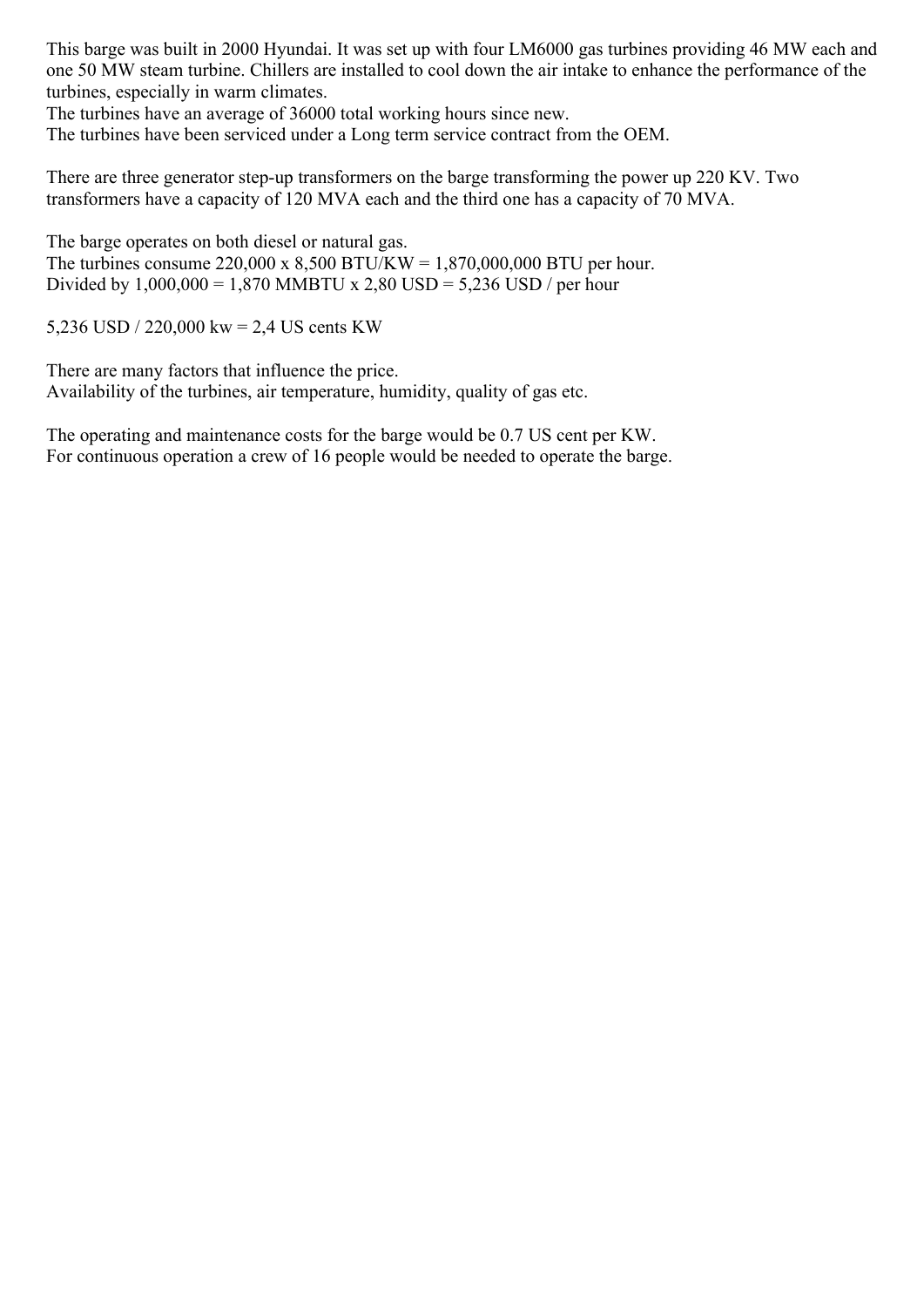#### **INDEX**

| <b>Section</b>    | <b>Description</b>                               |
|-------------------|--------------------------------------------------|
| $\mathbf A$       | <b>Once Through Steam Generator</b>              |
| $\bf{B}$          | <b>Barge</b>                                     |
| $\mathbf C$       | <b>Chillers</b>                                  |
| D.                | <b>Air Compressors</b>                           |
| E.                | <b>Gas Turbine</b>                               |
| F.                | <b>Steam Turbine</b>                             |
| $\bf G$           | <b>Feed Water System</b>                         |
| $\bf{H}$          | <b>Auxiliary Cooling Water System</b>            |
| $\bf I$           | <b>Closed Loop Cooling Water System</b>          |
| $\mathbf J$       | <b>Condensate Polishing Unit</b>                 |
| ${\bf K}$         | <b>Waste Water System</b>                        |
| L                 | <b>Plant Electrical System</b>                   |
| M                 | <b>Black Start DG System</b>                     |
| N                 | <b>Plant Controls and Instrumentation System</b> |
| $\mathbf{\Omega}$ | <b>Plant Fire Fighting System</b>                |
| <b>P.</b>         | <b>Start-up Vacuum System</b>                    |
| Q                 | <b>Steam Turbine De-aerating Condenser</b>       |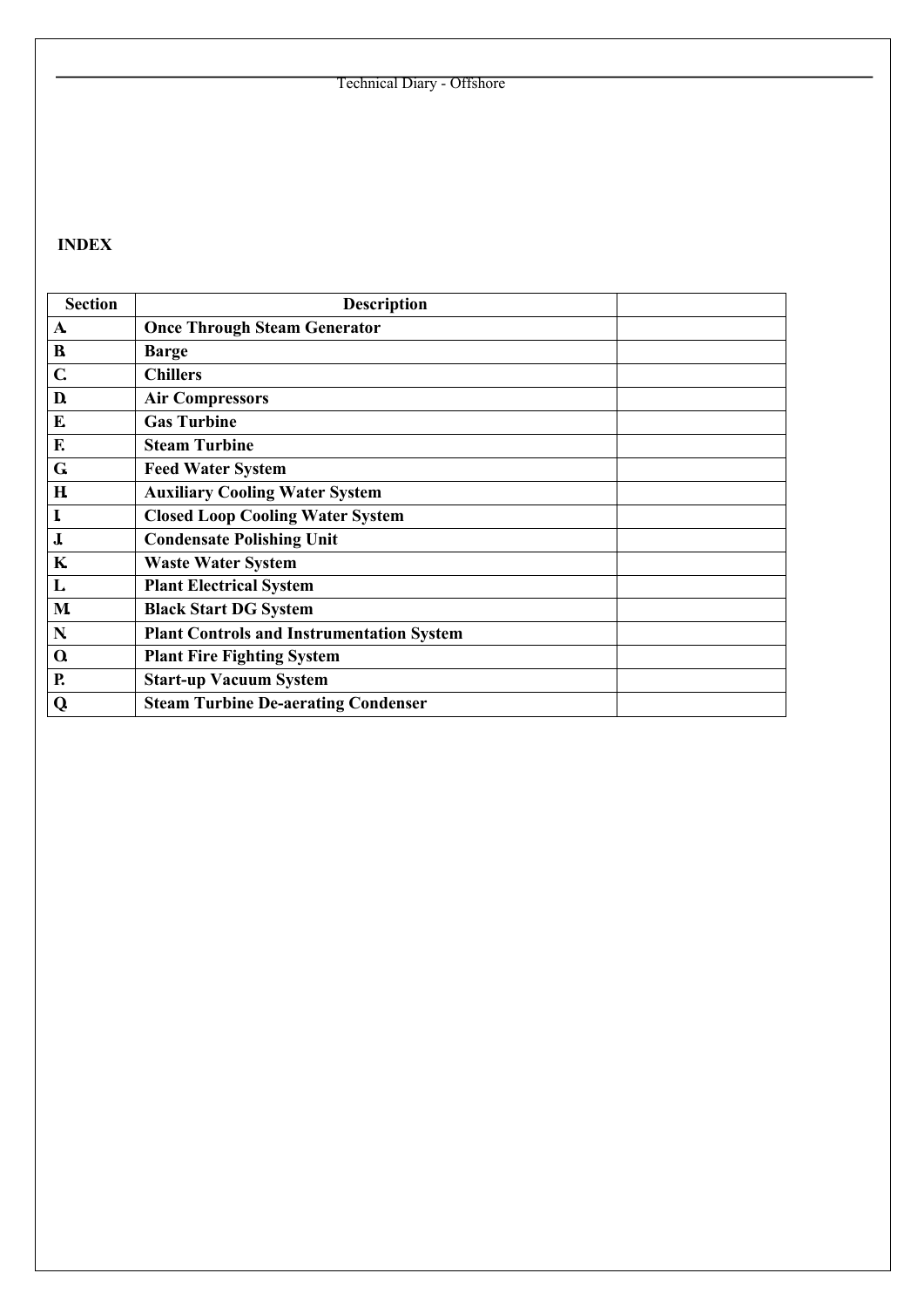### **A. OTSG**

Once Through Steam Generators also called OTSG are supplied by IST, Canada. These are the steam generators, which generate steam for power generation in steam turbine. The heat in the exhaust gases from Gas Turbines is transferred to feed water to generate steam at two pressures, HP & LP. The OTSG are drum less boilers having tube bundles where steam is generated. Feed water is supplied to OTSG through feed water pumps after treating the water in Condensate Polishing Unit. Suppling DM water to condenser hot well fulfils the additional makeup requirement. The exhaust gases after giving their heat to feed water are let off to atmosphere through stack. The OTSG has a dry running capability up to 560◦C.

#### **General Specification:**

| Manufacture                                   | : INNOVATIVE STEAM TECHNOLOGIES |  |  |
|-----------------------------------------------|---------------------------------|--|--|
| Type                                          | : ONCE THROUGH STEAM GENERATOR  |  |  |
| Make No.                                      | ÷                               |  |  |
| Number of boilers                             | :4                              |  |  |
| Working Pr in psig / $kg/cm2$ (g)             | : HP - 865 / 59.62<br>&         |  |  |
|                                               | $LP - 68.3 / 4.71$              |  |  |
| Design pr in psig / kg/cm2 (g).               | : HP - 953 / 65.71<br>&         |  |  |
|                                               | $LP - 103 / 7.10$               |  |  |
| Hydraulic test pressure in psig / $kg/cm2(g)$ | : HP - 1884 / 129.87 &          |  |  |
|                                               | $LP - 384 / 26.47$              |  |  |
| <b>Flue Gases</b>                             | : Gas Turbine exhaust flue gas  |  |  |
| Capacity in $lb/hr / kg/hr$ .                 | : HP - 107600/48806.5 &         |  |  |
|                                               | LP - 35570/16134.28             |  |  |
| Design dry running gas temperature            | : 986 F                         |  |  |
| Maximum operating gas temperature             | :856 F                          |  |  |
|                                               |                                 |  |  |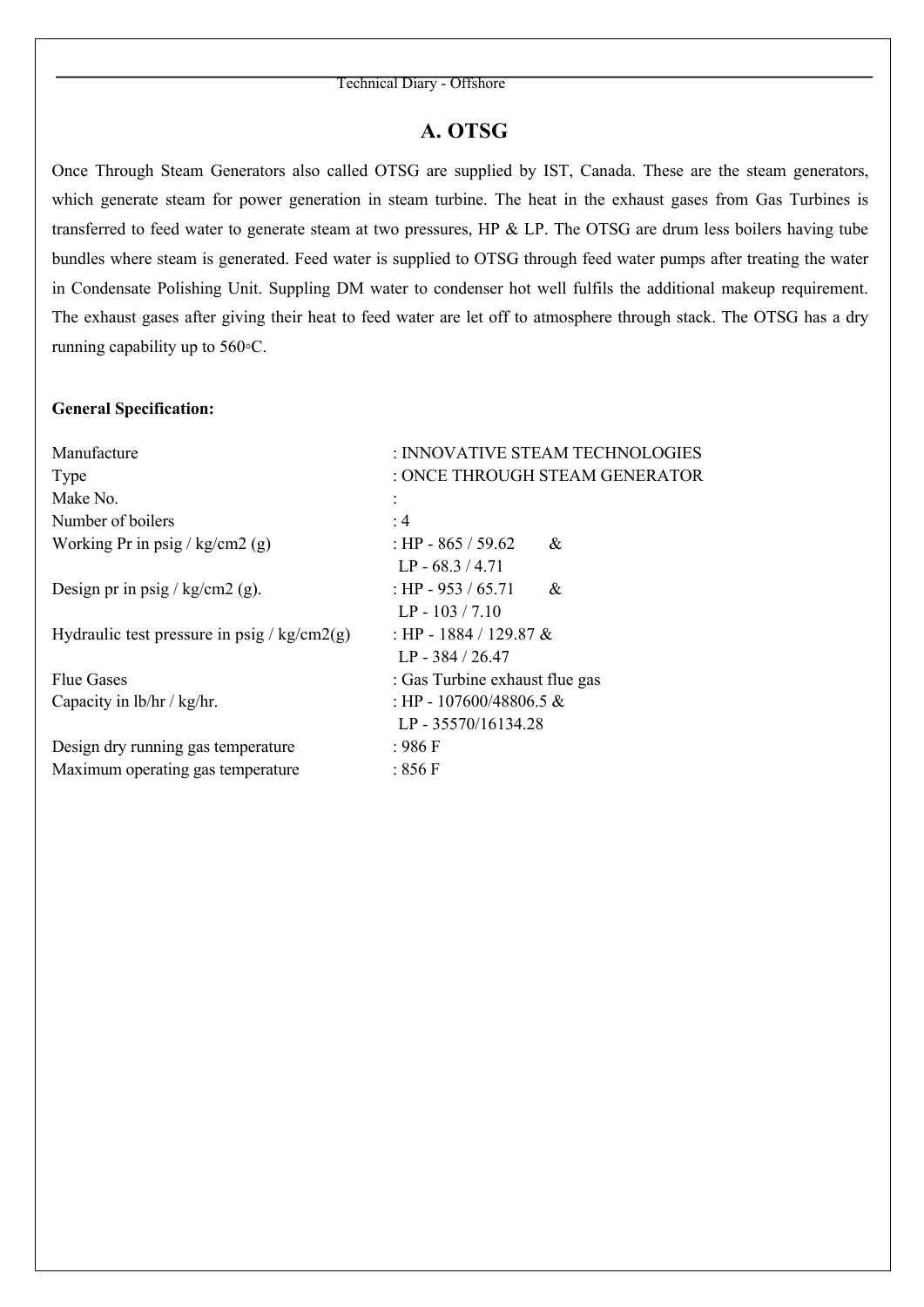### **B. BARGE**

The Function of Barge is to contain and deliver 1(one) combined cycle barge mounted floating power plant of nominal net capacity 220 MW, consisting of 4(four) Once Through Steam Generator (OSTG), 1(one) steam turbine generator (STG), 4(four) combustion gas turbine generators and auxiliary equipment condensers, chilling system for air intake and the remaining balance of plant. The basic design is to include the barge and the connections to the mooring system, together with the power plant equipment.

#### **The Design data of the barge**

| a) Barge size (length x wide x depth) | : $106m \times 55.2m \times 6m$    |
|---------------------------------------|------------------------------------|
| b) Barge draft for towing             | : 2.4 m (Normal operation $3.4m$ ) |
| c) Total barge weight                 | $: 13,900$ tonnes                  |

(barge itself including steam turbine hall, control building and above deck foundations: approximate 6,000 tonnes)

#### **Stability**

- a) The barge is designed to comply with the intact stability regulation of US 46 CFR Chapter I, Section 174.015 for river and harbor service.
- b) The barge is designed to comply with the one compartment damage stability regulations of US 46 CFR Chapter I, Section 172.065. The Barge shall comply with a wind heeling moment as defined in CFR Chapter I, Section 174.055
- c) The Barge is designed to comply with IMO International Convention on Load Lines

#### **Barge Access**

Four(4) ramps are designed to access the barge from shore,

one(1) main ramp 6m wide

- one(1) ramp 4.5m and
- two(2) auxiliary ramps 3.5m wide respectively.

#### **Barge Ventilation**

Below deck spaces are ventilated according to the recommended practices of SNAME T&R 4~16 "Calculation Merchant Ship Heating, Ventilation and Air Condition Design".

Fans are sized to limit the temperature rise in the ventilated spaces to be less than 5°C and to Provide sufficient ventilation air to ensure noxious fumes are below accepted occupational Safety regulation levels.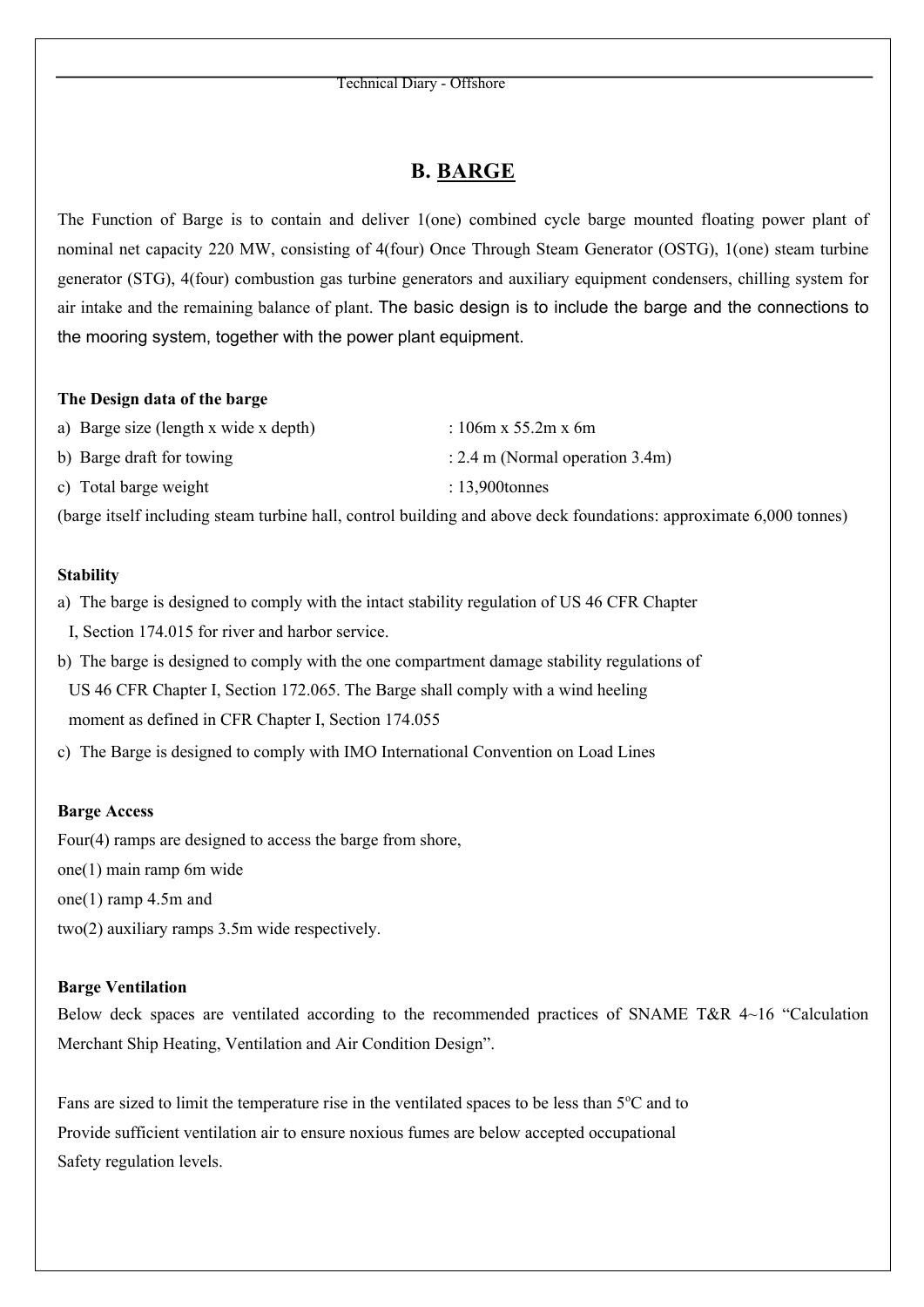# **C. CHILLERS**

Chillers are used to cool Gas Turbine intake air and enhancing the output of each Gas Turbine by 7 to 10 MW approximately. The chillers operate on Vapour Compression Cycle. Chilled water is circulated through evaporator where it rejects heat to refrigerant HFC134a and become chilled. This chilled water again picks up heat from gas turbine intake air-cooling them. The boiled refrigerant is than compressor. The heat added to the refrigerant in evaporator and compressor is that rejected in condenser, cooled by sea water. The motor is hermetically sealed. Lube Oil and motor windings are cooled by refrigerant. Therefore heat from a low temperature source is rejected to high temperature source.

#### **Design criteria**

| 1) Site condition                                              |
|----------------------------------------------------------------|
| GT chiller coil required cooling capacity : 1200 USRT x 2 sets |

| 2) GT chiller cooling coil design condition                         |                                             |
|---------------------------------------------------------------------|---------------------------------------------|
| - Inlet air condition (Ambient)                                     | $37 \circ DB / 75 \% RH$                    |
| - Outlet air condition (GT inlet air)                               | $7.22 \cdot DB / 95 \% RH$                  |
| - GT inlet air flow rate                                            | $128.9 \text{ kg/s}$                        |
| - Chilled water supply / return temp.<br>- Chilled water flow rate: | $5\%$ $^{13.8}_{\text{m}}$ s <sup>o</sup> c |

Chilled water system consists with the following equipment,

| Equipment No.            | Name                              | $Q''$ ty | Remarks |
|--------------------------|-----------------------------------|----------|---------|
| 1. GT-1                  | Combustion air chilling coil $#1$ | 1 set    | $100\%$ |
| 2. GT-2                  | Combustion air chilling coil #2   | 1 set    | 100%    |
| $3. CS-M-CH01-1A$        | Centrifugal Chiller #1A           | 1 set    | 50%     |
| 4. CS-M-CH01-1B          | Centrifugal Chiller #1B           | 1 set    | 50%     |
| 5. CS-M-CH01-2A          | Centrifugal Chiller #2A           | 1 set    | 50%     |
| $6. \text{CS-M-CH}01-2B$ | Centrifugal Chiller #2B           | 1 set    | 50%     |
| $7.$ CS-M-PP01-1A        | Chilled water Circul. $P/P \#1A$  | 1 set    | 50%     |
| 8. CS-M-PP01-1B          | Chilled water Circul. $P/P \#1B$  | 1 set    | 50%     |
| 9. CS-M-PP01-2A          | Chilled water Circul, P/P #2A     | 1 set    | 50%     |
| $10.$ CS-M-PP $01-2B$    | Chilled water Circul. P/P #2B     | 1 set    | 50%     |
|                          |                                   |          |         |

Group 1.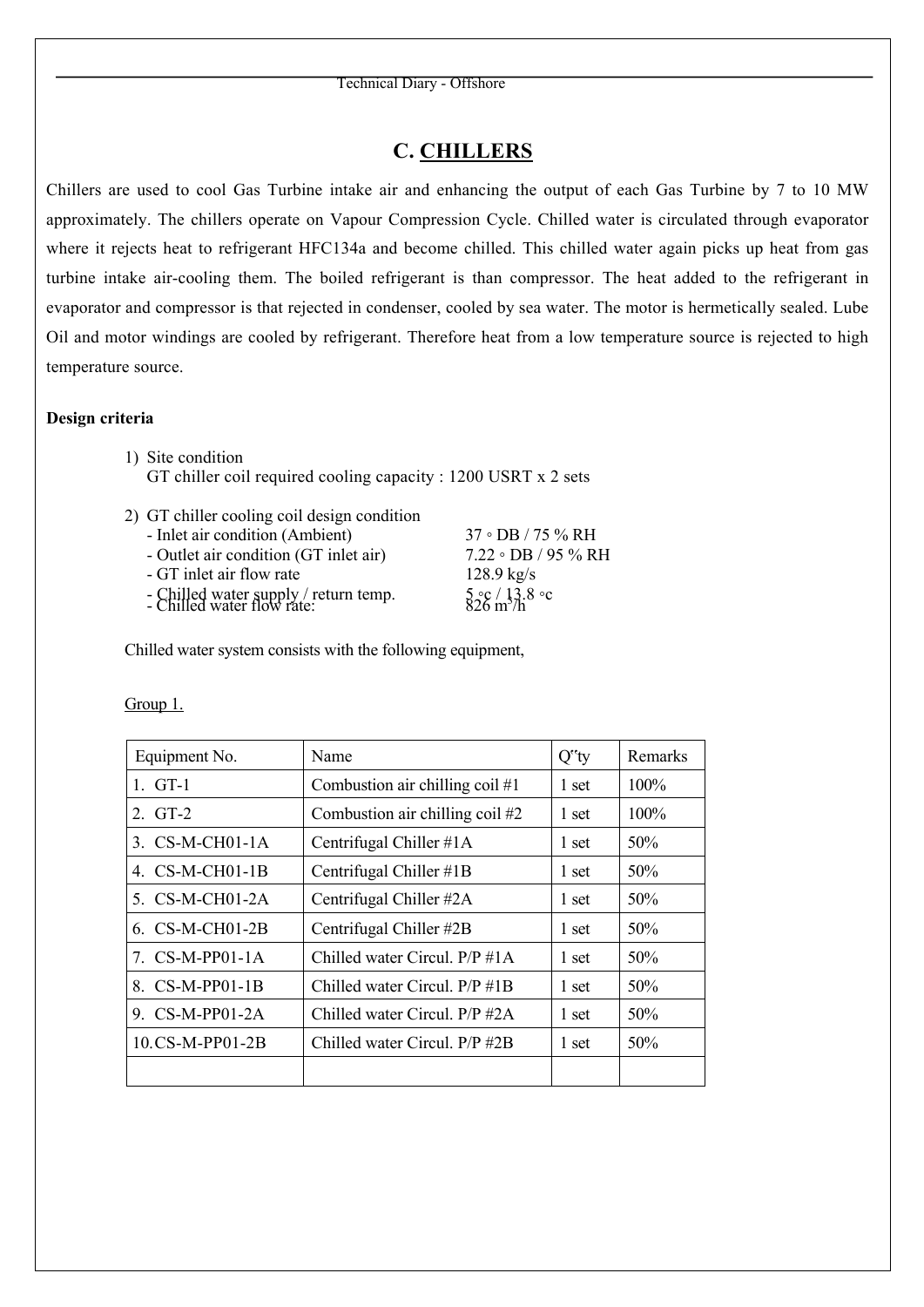Group 2.

| Equipment No.     | Name                             | $Q''$ ty | Remarks |
|-------------------|----------------------------------|----------|---------|
| 1. GT-3           | Combustion air chilling coil #3  | 1 set    | 100%    |
| 2. GT-4           | Combustion air chilling coil #4  | 1 set    | $100\%$ |
| 3. CS-M-CH01-3A   | Centrifugal Chiller #3A          | 1 set    | 50%     |
| 4. CS-M-CH01-3B   | Centrifugal Chiller #3B          | 1 set    | 50%     |
| 5. CS-M-CH01-4A   | Centrifugal Chiller #4A          | 1 set    | 50%     |
| 6. CS-M-CH01-4B   | Centrifugal Chiller #4B          | 1 set    | 50%     |
| $7.$ CS-M-PP01-3A | Chilled water Circul, $P/P \#3A$ | 1 set    | 50%     |
| 8. CS-M-PP01-3B   | Chilled water Circul. P/P #3B    | 1 set    | 50%     |
| 9. CS-M-PP01-4A   | Chilled water Circul, P/P #4A    | 1 set    | 50%     |
| $10.CS-M-PP01-4B$ | Chilled water Circul. P/P #4B    | 1 set    | 50%     |
|                   |                                  |          |         |

#### **Details of Chiller:**

| Name Plate Details:                 |                                |
|-------------------------------------|--------------------------------|
| Type:                               | Centrifugal                    |
| Make:                               | Carrier, USA                   |
| Refrigerant Used:                   | R 134a                         |
| Quantity of Refrigerant charge:     | 1270 Kg                        |
| No. of chillers:                    | 8                              |
| Capacity:                           | 1210 USRT each                 |
| Motor:                              | <b>Hermetically Sealed</b>     |
| Rated Power:                        | 808 KW                         |
| Design Chilled water temperature:   | $5^{\circ}c$                   |
| Delta T across evaporator:          | $8.8^\circ$ c                  |
| Chilled water flow rate:            | $415.77 \text{ m}^3/\text{hr}$ |
| Design Sea water inlet temperature: | $29^{\circ}c$                  |
| Delta T across condenser:           | $6^{\circ}c$                   |
| Condenser sea water flow rate:      | $739 \text{ m}$ 3/hr           |
| No of tubes in evaporator:          | 976                            |
| Evaporator tube diameter:           | $19.05 \text{ mm}$             |
| Evaporator heat transfer area:      | $228 \text{ m}$ 2              |
| Evaporator tube material:           | Copper                         |
| Chilled water:                      | DM water                       |
| Evaporator fouling factor:          | 0.00008806 m2.deg.c/W          |
| LMTD across evaporator:             | 7.13                           |
| Evaporator approach:                | $>1^{\circ}c$                  |
| No of tubes in condenser:           | 1170                           |
| Condenser tube diameter:            | $19.05$ mm                     |
| Condenser heat transfer area:       | 257 m2                         |
| Condenser tube material:            | Titanium                       |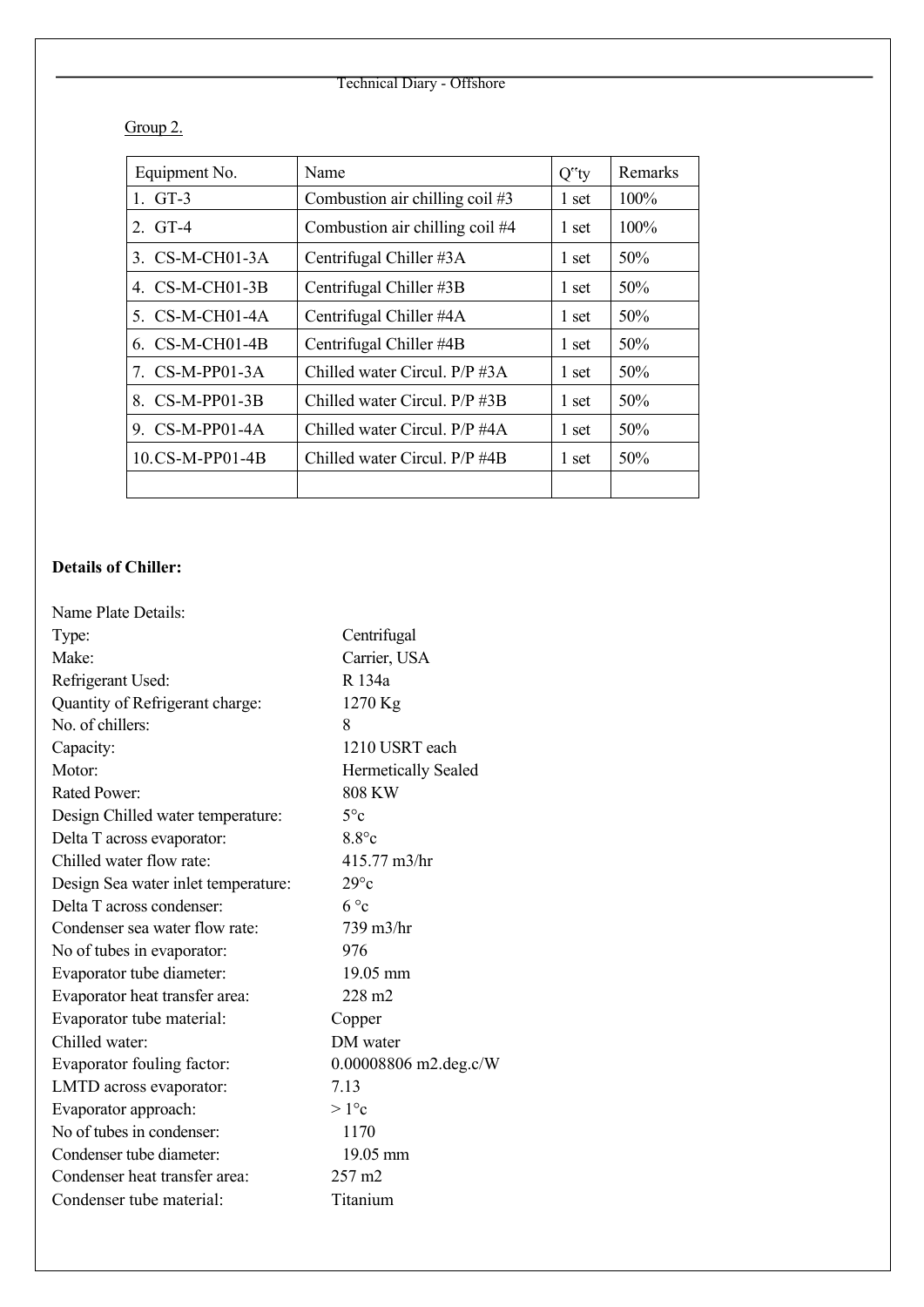Technical Diary - Offshore Condenser fouling factor: 0.00008806 m2.deg.c/W LMTD across evaporator: 3.08 Condenser approach: 1 to 2 °c Coefficient of Performance (COP): 5.2 Energy Efficiency: 0.192 Main motor: 6,600 V, 50 Hz, and 3 Ph Aux. Power: 415 V, 50 Hz, 3 Ph

# **D. AIR COMPRESSOR**

The plant instrument air and service air requirement are met through screw type air compressors located in barge below deck compartments. There are 3 X 100 % compressors installed, having one instrument air receiver and one service air receiver. The instrument air is passes through 2 X 100 % desiccant type dryers which dries the air for use in instruments. The compressors are water cooled. To meets the equipment preservation air requirement and service air requirement we have a onshore air compressors which is run when the plant is under shutdown. The air is routed through the driers in barge to fulfil the requirement.

#### **Specifications**

| rotary screw Oil free,<br>Type  |                             |
|---------------------------------|-----------------------------|
| Make<br>Water cooled screw type |                             |
| Serial no                       | TS 1703                     |
| Manufacturer                    | <b>Ingersoll Rand</b>       |
| Quantity                        | 3 sets                      |
| Capacity                        | 12.7Nm3/min                 |
| Pressure                        | 8.64 bar g                  |
| Motor                           | $120.4$ kw/set              |
| Compressor package data         |                             |
| Capacity                        | $18 \text{ m}^3/\text{min}$ |
| Rated operating pressure        | $8.5$ bar g                 |
| Max discharge pressure          | $8.7$ bar g                 |
| Gross mass                      | 3250 Kg                     |
| Total package amperes           | 218/209                     |
| Voltage                         | 380/415 V                   |
| Phase/hertz                     | 3/50                        |
| Serial no                       | TS1701000126                |
|                                 |                             |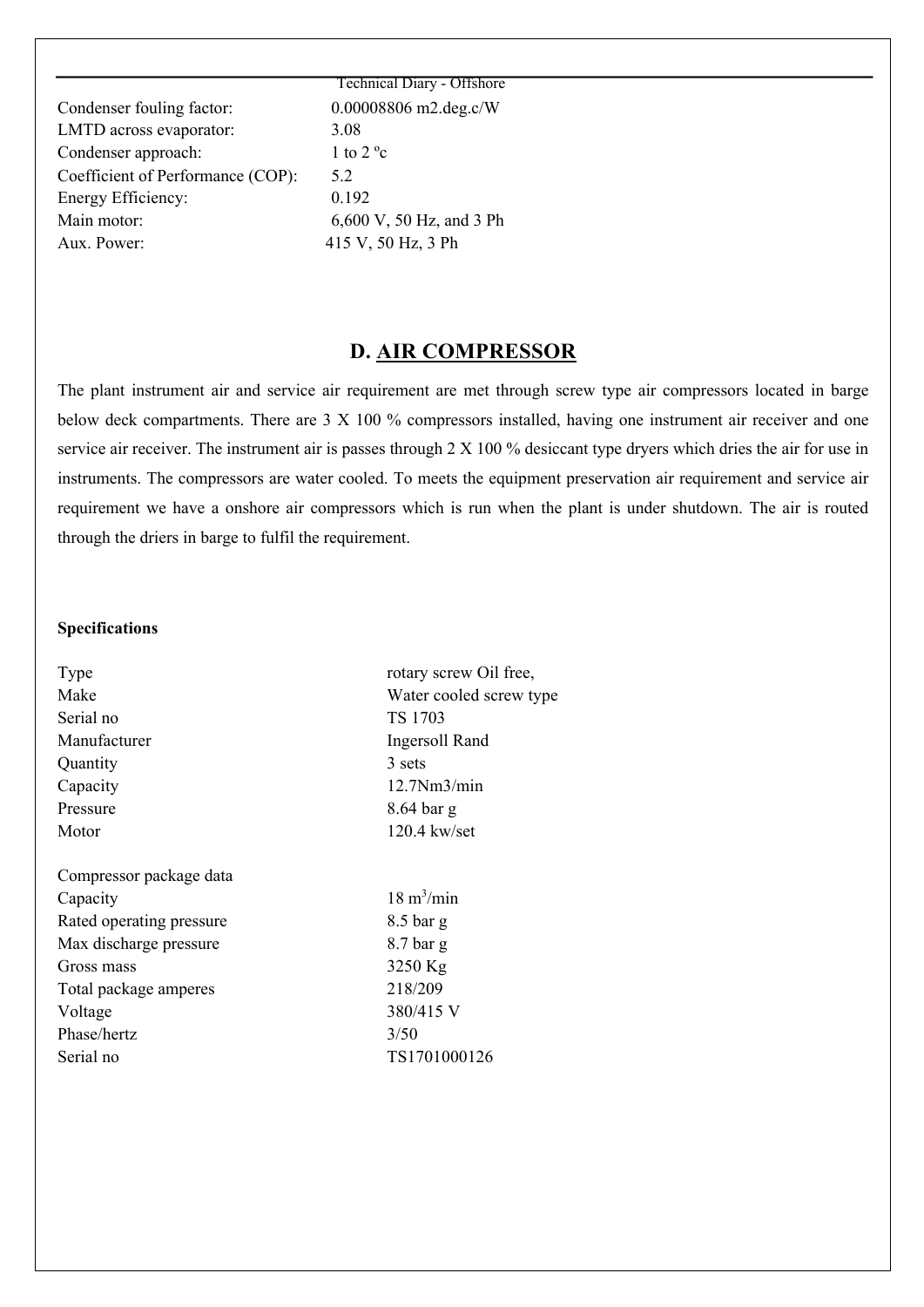#### **E. GAS TURBINE**

Gas Turbines are the main power generating units located on barge top deck. These are LM6000PC machines, which uses Natural Gas as fuel for continuous operation. . These engines are aero derivative engines manufactured by GE. There are four GT each of 46.68 MW capacity. These machines are twin shaft engines. LP shaft is connected to generator at cold end through a reduction gear box. HP shaft is a freewheeling type shaft and its speed is proportional to load. LP shaft has LP compressor and LP turbine mounted on it. HP shaft has HP compressor and HP turbine mounted on it.

Inlet air to gas turbines are filtered in the filter house which has conical filters. Instrument air is used to clean the filters of dust accumulation. The air is then used for generator compartment pressurization, combustion and ventilation. The air is cooled by chilled water supplied from chillers pass through heat exchanger. The air than passes through drift eliminator and coalescer before going to engine after removing the moisture. The condensate generated in cooling process is used form DM water production in DM plant. The air energy is raised through compression and used for combustion. After expansion in turbine the exhaust gases are diverted to OTSG where its heat energy is utilized in generating steam. The turbine has water injection for Nox control.

#### **Gas turbine lube oil system**

- A) Lube oil facility for gas turbine is installed on auxiliary package.
- B) The system consists of four major sections.
	- Gas turbine lube oil unit
	- On-engine mounted supply and scavenge pump
	- Lube oil cooler unit
	- Air/oil separator module

#### **Generator and gearbox lube oil system**

The lube oil system consists of two major sections

- Shaft driven main lube oil pump integrated on the reduction gearbox.
- Lube oil module including electric motor driven lube oil pump, twin water-cooled lube oil coolers, filters, and lube oil tank.

#### **Hydraulic starting system**

The main component of the system is as follows:

- Motor driven main hydraulic starting oil pump with hydraulic control
- Motor driven clutch cooling oil pump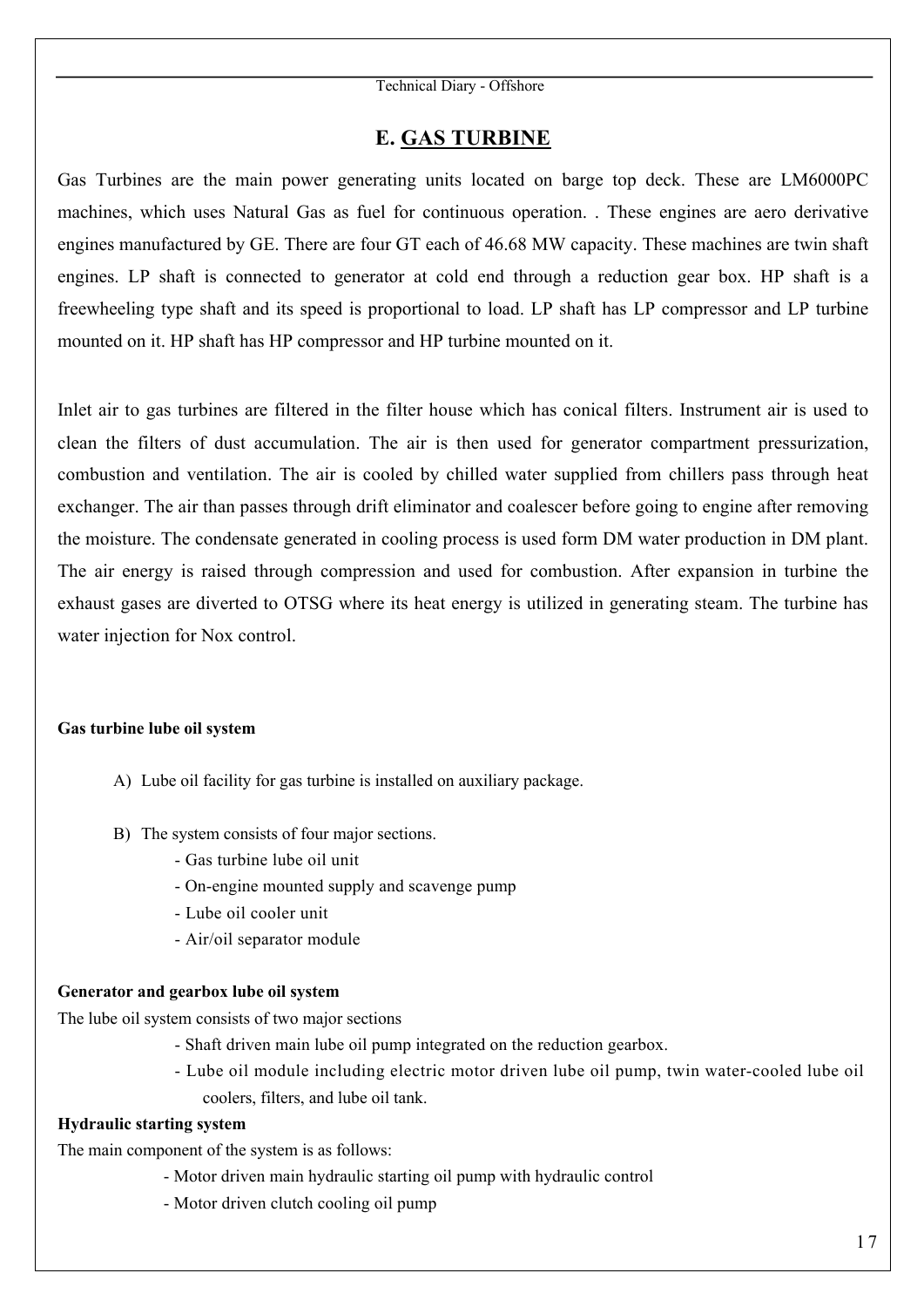- High and low pressure regulating valves
- Hydraulic starting oil tank
- Supply and return filters
- Hydraulic starter
- Hydraulic starting oil cooler

#### **Air intake and exhaust gas system**

Gas turbine inlet air is drawn through this filter house, and is led to the gas turbine inlet through the air silencer and an inlet scroll assembly

#### **Water washing system**

The main components consisting system are as follows:

- Solution and rinse water tank
- AC motor driven pump
- Water wash filter
- Off-line water wash spray manifold (on-engine)
- On-line water wash spray manifold (on-engine)

#### **Fire protection system**

The fire protection system consists of CO2 bottle skid, related valves, pipe and Instrumentation.

- The CO2 is supplied to two places as follows,
- Gas turbine enclosure
- Generator rear bearing enclosure

#### **Generator**

A) The generator uses open air-cooled, synchronous type, and totally enclosed type.

B) The generator will be able to handle all load situations in a satisfactory manner at both maximum and minimum ambient temperature. The generator consists of the following components:

- (1) Rotor
- (2) Stator
- (3) Exciter
- (4) Cooling system
- (5) Frame & enclosure.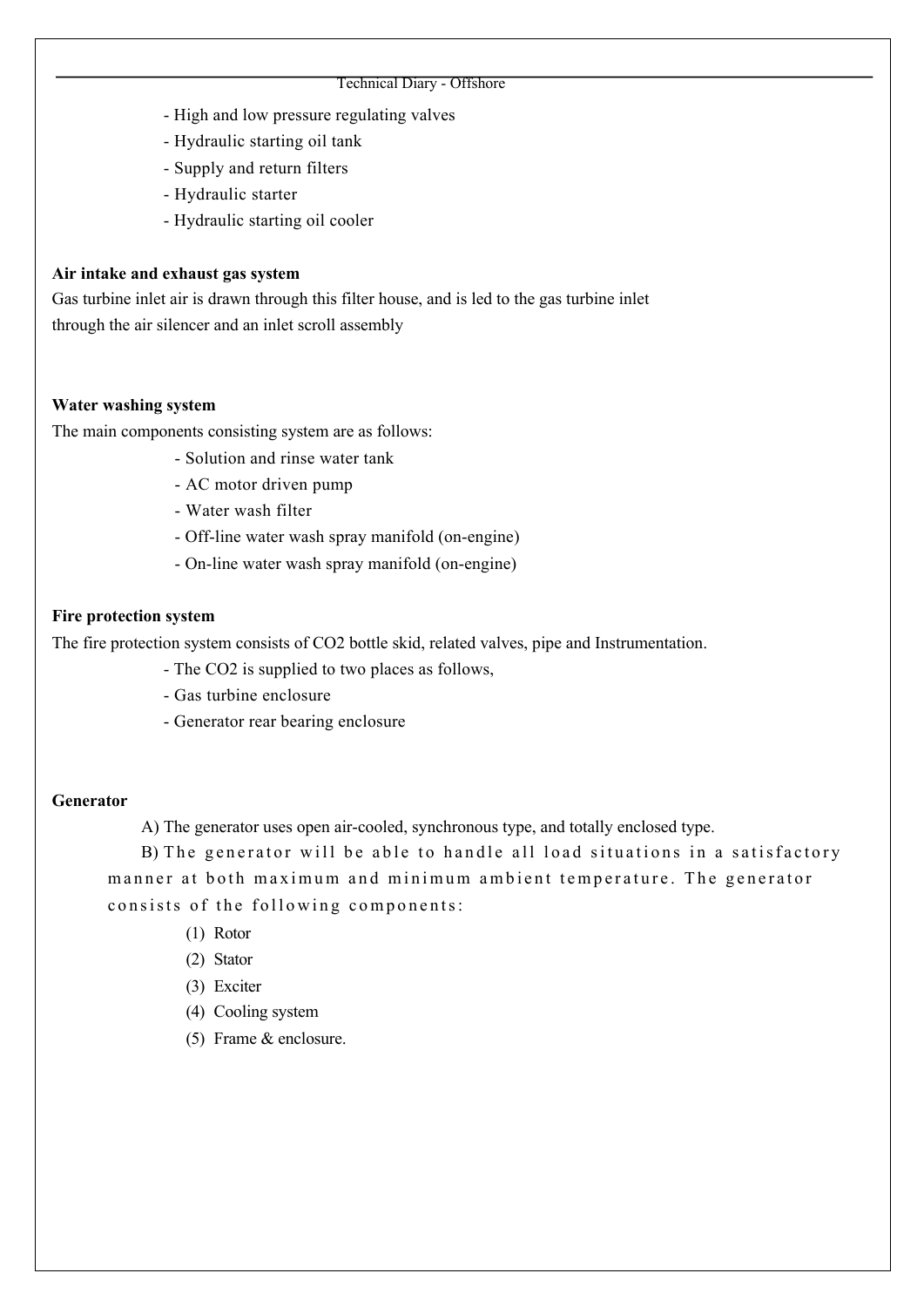#### **General specification**

GT Type Aero-derivative -LM 6000 PC Make GE Power 46,688 kw/GT Revolution 3600 rpm

Compressor Type : Axial Stage : LPC-5 / HPC-14 Stage<br>
Compression Ratio : LPC - 2.4:1 / HPC - 12.5:1

| Combustor       |   |                    |
|-----------------|---|--------------------|
| No of combustor | ÷ | 1 per GT           |
| No of nozzle    |   | 30/combustor       |
| Combustor type  | ÷ | Annular Sequential |
| Ignition type   | ٠ | Electrical igniter |
|                 |   |                    |

#### **Inlet Air System**

| Make            | Donaldson                               |
|-----------------|-----------------------------------------|
| Filter elements | Static Cylindrical and conical          |
| No. Of elements | 224 pairs $(2 * 16$ columns $* 7$ rows) |

| <b>Air Flow</b>                | Initial clean sys.            | Initial clean filter      | pressure drop |
|--------------------------------|-------------------------------|---------------------------|---------------|
| <b>GT</b> Combustion           | $130 \text{ kg/sec}$          | 93 mm $W$ g               | $18.5$ mm W g |
| <b>GT</b> Ventilation          | $25 \text{ kg/sec}$           | 57                        |               |
| Generator cooling              |                               |                           |               |
| And ventilation                | 1390cuM/min                   | $42 \text{ mm W g}$       | $31.5$ mm W g |
| Generator bearing              |                               |                           |               |
| Pressurising air               | $30 \text{ cu. } M/min$       | $50 \text{ mm}$ W g       |               |
| <b>Filter efficiency:</b>      |                               |                           |               |
|                                | - Sodium removal efficiency : | 99.98%                    |               |
| - Chloride removal efficiency: |                               | 99.98%                    |               |
| - Moisture removal efficiency: |                               | 99.5% on 50 micro droplet |               |

#### **SPRINT System**

The term "SPRINT" (**SPR**ay **INT**ercooling) is a technological advancement that has been developed by GE Industrial Aero Derivative Gas Turbines (GE-IAD) to enhance the output performance of the LM6000 Gas Turbine. The addition of GE"s proprietary Sprint technology increases the output by 9% at ISO and by more than 20% on 90° F (32°C) days. The effectiveness of the system becomes more pronounced as ambient temperatures rise.

The SPRINT system begins a mist injection process once the turbine reaches full load operation; no enhancement benefits are achieved at part load for either power augmentation or decreased heat rate.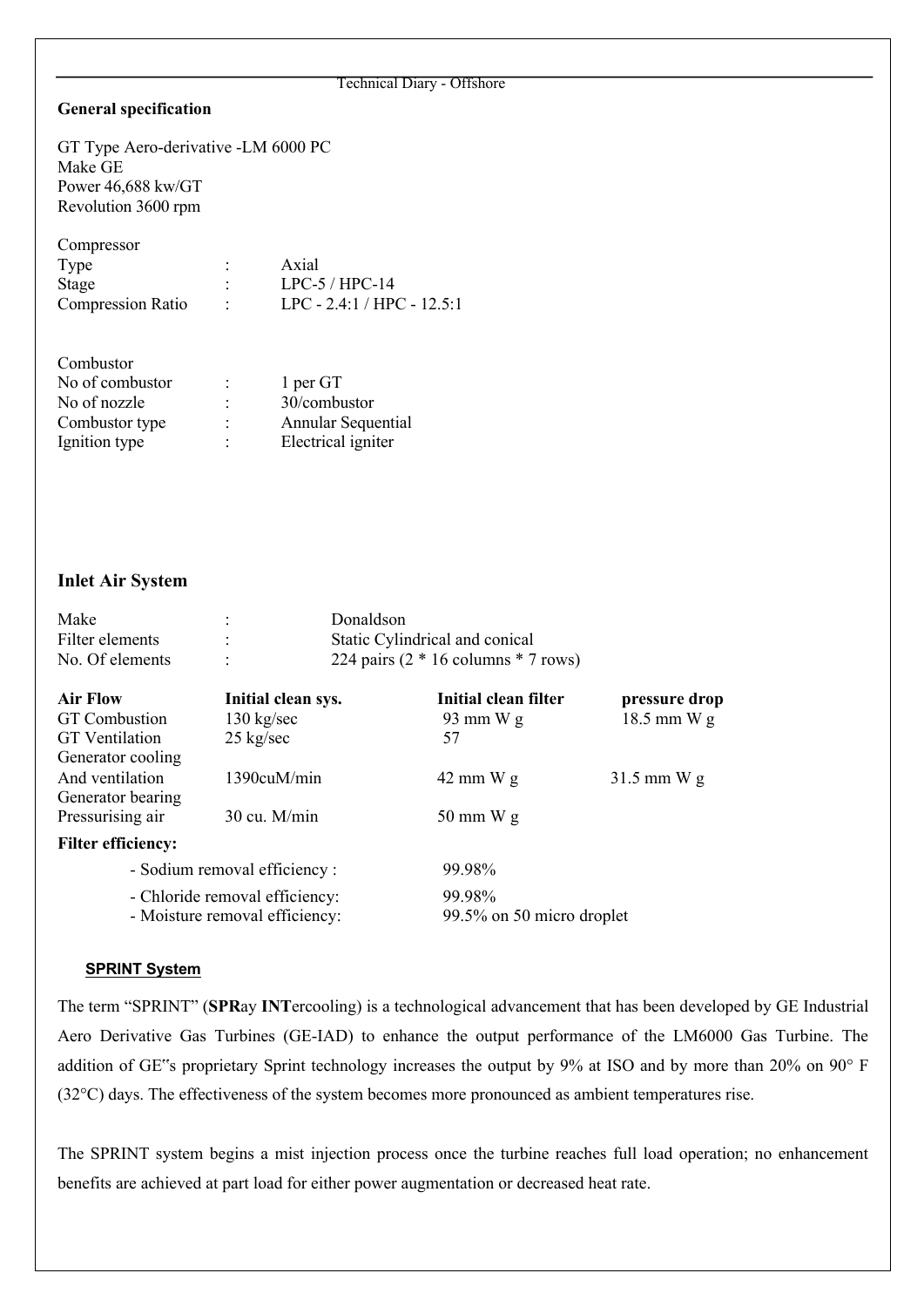The SPRINT cooling technology lowers the high-pressure compressor (HPC) inlet temperature (T2.5), which in turn effectively lowers the HPC compressor discharge temperature (T3).

ISO-International Standards Organization

- Ambient temperature 59 F (15 C)
- •Barometric pressure 14.6% (101.4 kPa)
- •Relative humidity 60%
- •Elevation sea level
- Inlet and exhaust losses-none
- •Emission controls-none

The system consists of two multi-nozzle inter stage mist injection systems

- 1) The low-pressure compressor (LPC) mist injection system consists of a single row of 23 nozzles located in the inlet of the LPC.
- 2) The high-pressure compressor (HPC) manifold is split into two (2) separate manifolds (inner / outer) consisting of two rows of 12 nozzles each for a combined total of 24 nozzles. The HPC manifolds are located in the compressor front frame support housing between the LPC and HPC.

Only one manifold will be operational at a given time. Which manifold is energized is dependent on the inlet air temperature. Inlet air temperatures of  $\geq 48^{\circ}F$  enables the LPC SOV valve to be opened when the system is enabled. When temperature drop below 48°F the LPC manifold will be de-energized and HPC manifold energized. If the temperature continues to drop, at 41°F both HPC and LPC will be de- energized. As temperatures increase from below 41°F the HPC manifold will be reenergized at 43°F increasing and at 50°F increasing the LPC manifold will be reenergized and HPC manifold de-energized.

Air extracted from the engine  $8<sup>th</sup>$  stage HPC bleed air extraction port is utilized to atomize & pressurize the system By using the SPRINT spray inter-cooling system, the compressor pressure ratio can be increased and additional air can be directed through the compressor to increase the gas turbine characteristics

#### **Specifications**

| Pump Type        |                            | Vertical Multi Stage Centrifugal Pump |
|------------------|----------------------------|---------------------------------------|
| Material         | $\ddot{\cdot}$             | Stainless Steel                       |
| Catalogue No     | $\ddot{\phantom{a}}$       | 3SVDK15SCP                            |
| Pressure         | $\mathcal{L}^{\text{max}}$ | P SI 360 max                          |
| Temperature      | $\mathbb{R}^{\mathbb{Z}}$  | 250 F Max                             |
| Manufacturer     | $\ddot{\cdot}$             | Goulds Pumps, ITT, G&L Services SSV   |
| Flow Range       |                            | $\therefore$ 1 1 to 75 gpm            |
| Pump Efficiency: |                            | 65%                                   |
| Motor Power      | $\ddot{\cdot}$             | $3/4$ HP                              |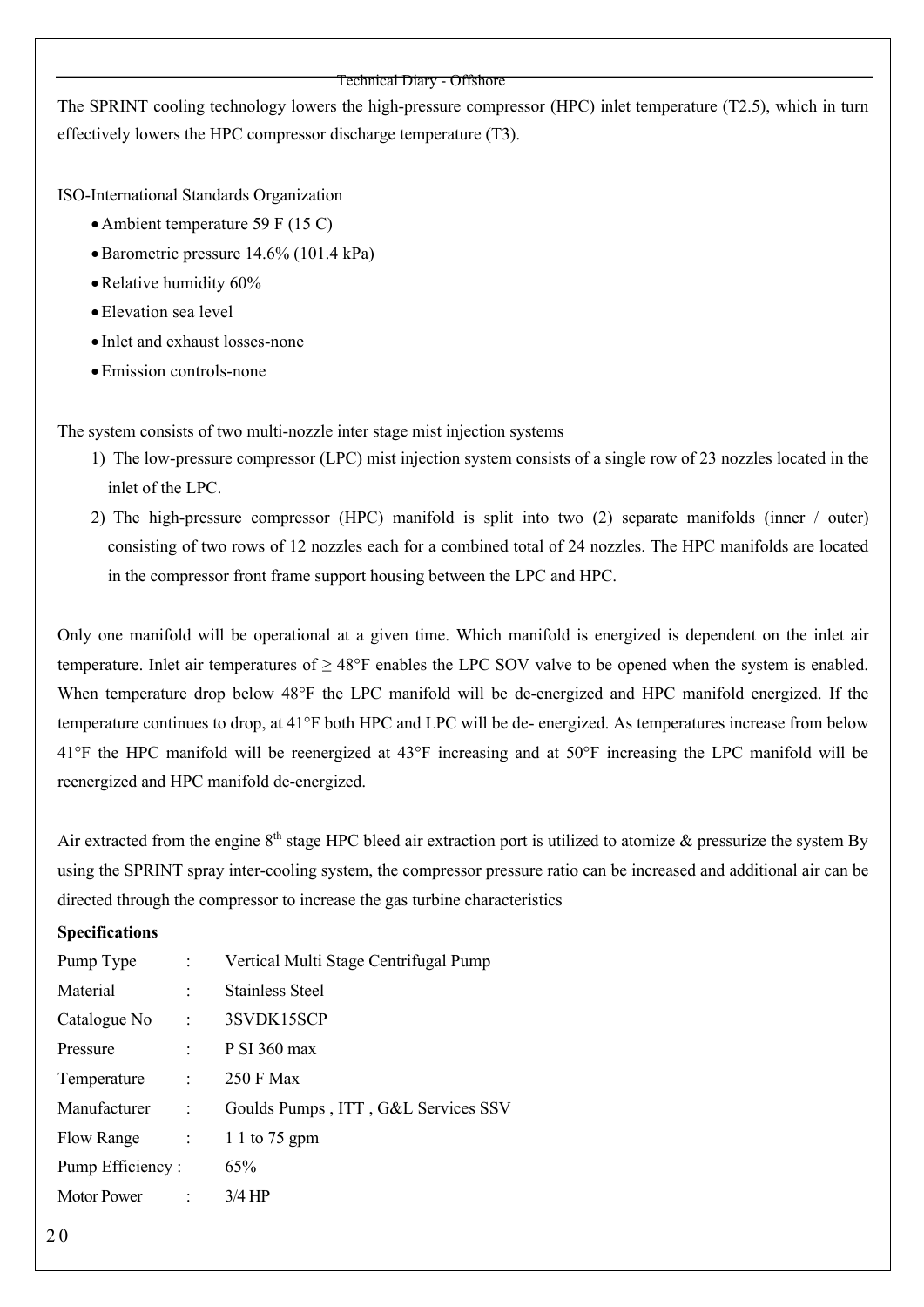#### **Filter**

Type : Duplex Manufacturer : Indufil BV, Netherland Year : 2007

#### **Skid Mounted Equipment**

Demineralised water is supplied to the SPRINT system from DM plant. It is supplied at a rate of 10-gpm minimum to 30 gpm maximum and at pressures 0-65 psig. After interface connection, it flows through a Y-type strainer, a normally open ball valve to a centrifugal pump . The centrifugal pump is driven by motor rated at 10 HP. After the pump, the demineralised water pressure is monitored by pressure switch LOW PSL-62227 which activates pressure alarm LOW PAL- 62227 in the event the water pressure falls below 75 psig. Pressure gauge PI-62229 scaled 0-400 psig displays pump discharge pressure .The demineralised water then flows through a flow meter, solenoid actuated block valve, and enters a duplex filter that filters the water to 20 microns absolute. Pressure differential switch HIGH PDSH-62233 monitors the differential pressure across the filters and activates an alarm should the differential pressure increase to 10 psid. Pressure differential indicator PDI-62232 provides a visual display of the differential pressure across the filter.

LPC SPRINT  $-17$  gpm (64 L/Min) HPC SPRINT – 13 gpm (50 L/Min), 6.5 gpm (25 L/Min)per manifold

#### **System Pressurization Air**

Air for atomizing and pressurizing the SPRINT system is extracted from the 8th stage HPC at engine. The air is supplied at 630 scfm (18 SCMM) and 150 psia (1034 KPaG) through an orifice. The air flow is divided into two separate flow one for LP SPRINT and the other for HP SPRINT.

**System purge air** is used to purge demineralized water from the system for approximately two minutes immediately after SPRINT shutdown. This is conducted to prevent corrosion and the possibility of ice formation. System purge air is provided from the customer"s connection at 80-120 psig, dry filtered to 5 microns absolute.

#### **Fuel Injection System**

#### **Type: Gas Fuel System with Nox Injection**

The LM6000 PC fuel system includes fuel manifolds, flexible fuel hoses, and 30 fuel Nozzles. The minimum temperature of the gas fuel supplied to the gas turbine shall be 50°F (27.8°C) greater than the saturated vapour temperature of the gas supply pressure. The temperature of the gas fuel should not exceed 300°F (148.8°C) at the gas manifold inlet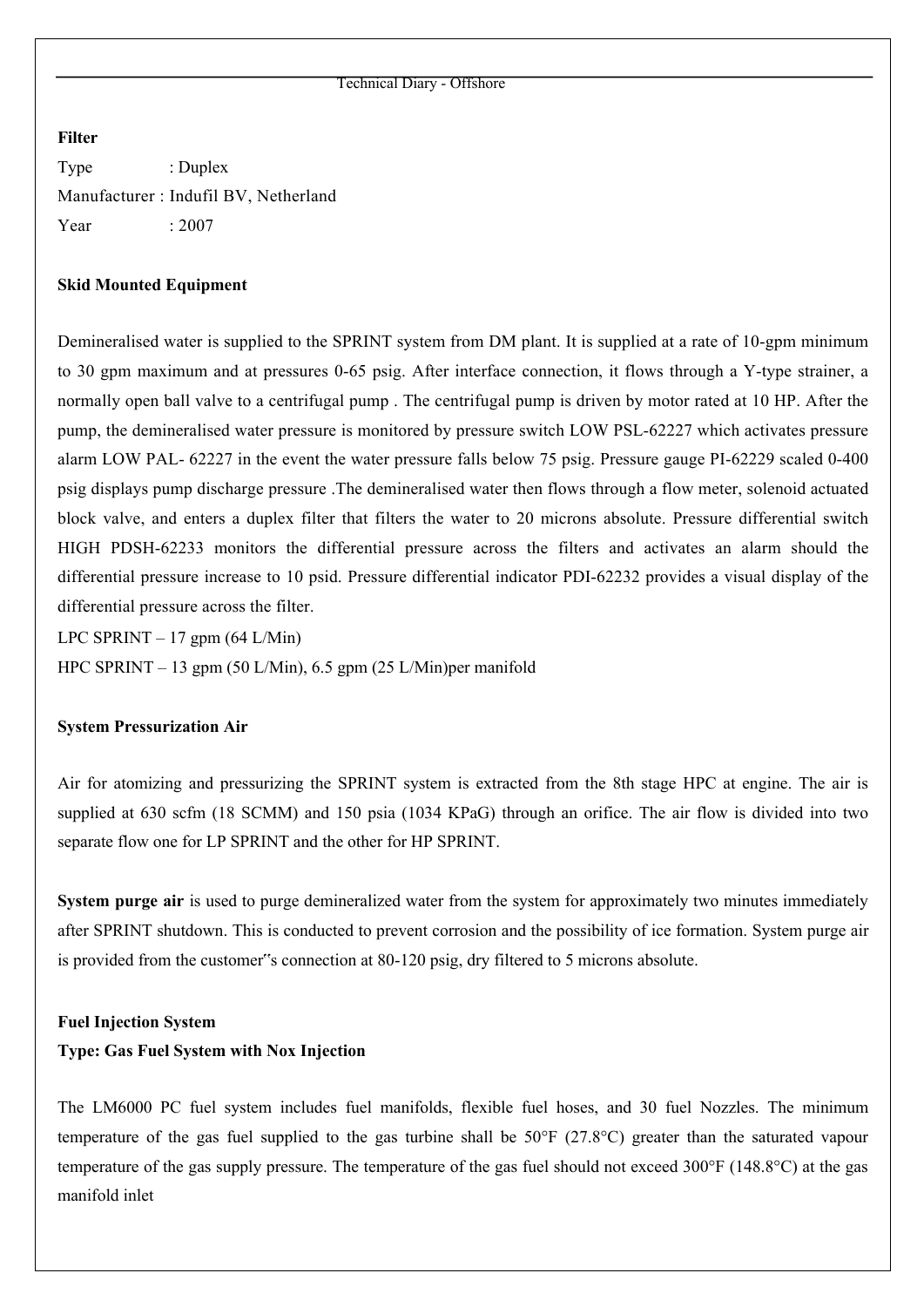#### **F. STEAM TURBINE**

Steam Turbine expands the steam generated from all the OTSG to generate power. HP and LP steam generated from all 4 OTSG by utilizing the heat in exhaust flue gases, is directed to common header. Steam from HP and LP headers are injected in the steam turbine through control valves. LP steam is injected at  $29<sup>th</sup>$  stage of the turbine. The steam gets expanded over the reaction blades and after utilization of work is dumped into the axial flow deaerator cum condenser. The steam gets condensed in the condenser and feed water from condenser hot well is directed back to the OTSG through boiler feed pumps. Condensate polishing unit purifies the feed water before it enters the OTSG. Steam jet air ejector and vacuum pump are used to generate and maintain vacuum in the condenser. The two-pole Generator uses air cooling for the rotor winding and the stator winding. The losses in the remaining generator components, such as iron losses, windage losses, and stray losses, are also dissipated through air.

The AC exciter is provided to supply the field current to the rotor winding of the generator.

The brushless Exciter system is consists of three phase main exciter (AC exciter), Rotary Rectifier (R-RF), Pilot Exciter (permanent magnetic generator) and AVR (Automatic Voltage Regulator).The turbine is an axialflow, single casing construction with approx. 50% of reaction.

#### **TURBINE BYPASS SYSTEM**

There are four bypass stations in the Tanir Bavi (GEL, Kakinada) power plant. Two of them are HP bypass stations and other two LP bypass stations.

Each HP and LP bypass stations are connected to HP and LP steam line of two OTSG (once-through steam generator). The bypass stations functions are described below.

Each bypass stations consisting of:

One steam shut off valve per bypass

One steam pressure control valve per bypass

One water injection control valve per bypass

One steam assisting/preheating per bypass

#### **HP steam by-pass valve**

| <b>Inlet Steam Pressure</b>    | 60.0       | bar a           |
|--------------------------------|------------|-----------------|
| <b>Inlet Steam Temperature</b> | 419        | $\rm ^{\circ}C$ |
| <b>Inlet Steam Flow</b>        | 82.6       | t/h             |
|                                |            |                 |
| <b>Outlet Steam Pressure</b>   | 5.0        | bar a           |
| Outlet Steam Temperature app.  | 162        | $\circ$ C       |
|                                |            |                 |
| Cooling Water                  | Feed water |                 |
|                                |            |                 |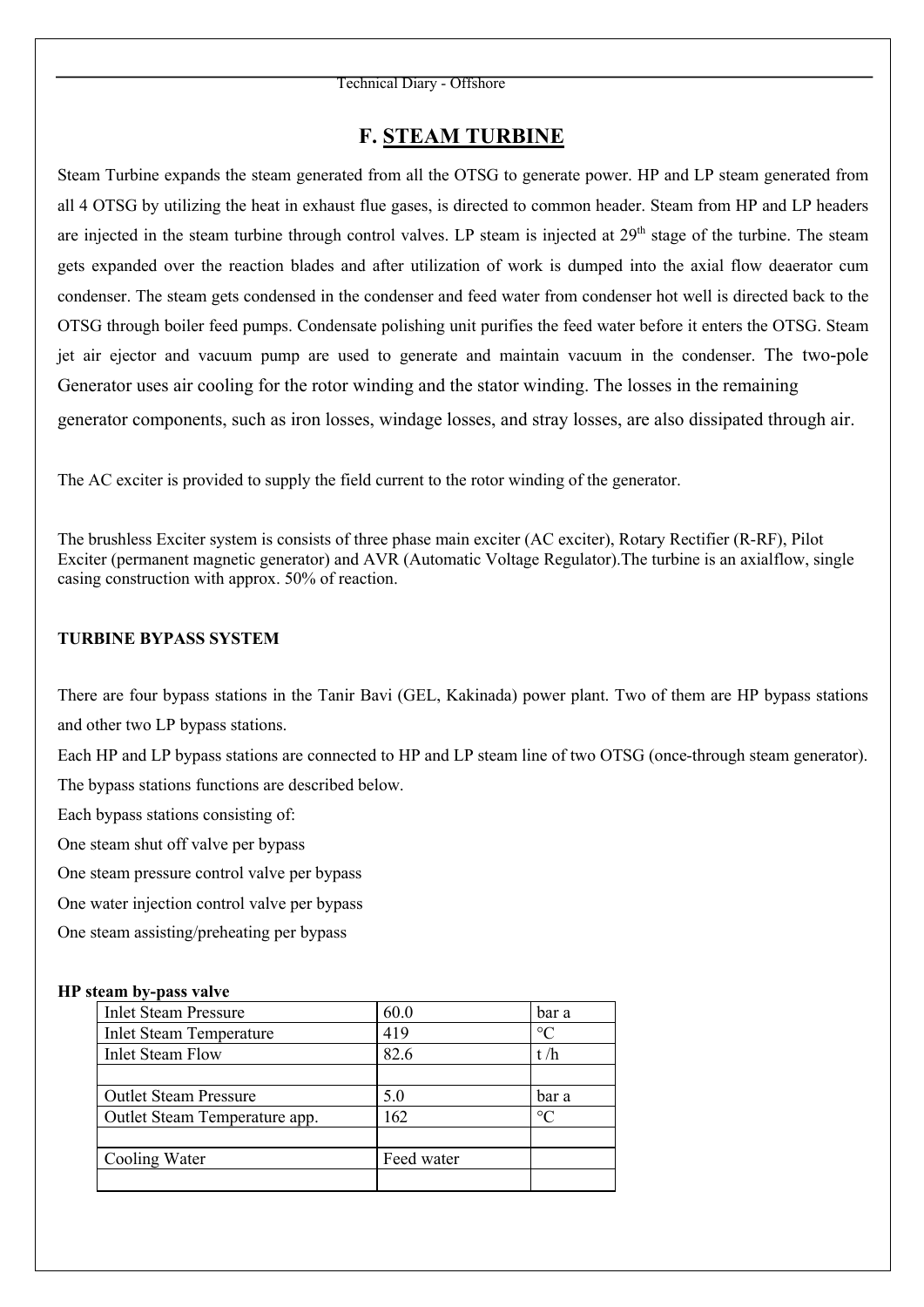#### **LP steam by-pass valve**

.

| <b>Inlet Steam Pressure</b>    | 5.8        | bara      |
|--------------------------------|------------|-----------|
| <b>Inlet Steam Temperature</b> | 240        | $\circ$ C |
| <b>Inlet Steam Flow</b>        | 30.6       | t/h       |
|                                |            |           |
| <b>Outlet Steam Pressure</b>   | 3.0        | bar a     |
| Outlet Steam Temperature app.  | 143        | $\circ$ C |
|                                |            |           |
| Cooling Water                  | Feed water |           |

### **STEAM TURBINE GENERATOR**

| 11<br><b>Type</b> |                                                                                    | K9V            |                       |  |  |
|-------------------|------------------------------------------------------------------------------------|----------------|-----------------------|--|--|
|                   |                                                                                    |                |                       |  |  |
|                   |                                                                                    |                |                       |  |  |
|                   | Manufacturer                                                                       |                | ABB generation        |  |  |
| Ib                | Type                                                                               |                | <b>GTL 1200 GC</b>    |  |  |
| ¢                 | Number of poles (Pair)                                                             |                | 2(1)                  |  |  |
| d                 | Protection class                                                                   |                | 54                    |  |  |
| ¢<br>Ĵ            | Characteristic generator curve no.<br>Rated apparent power at design<br>conditions | <b>MVA</b>     | $TT/1$ $TT/4$<br>64.7 |  |  |
| þ                 | Rated power factor (lagging)                                                       | cos phi        | 0.85                  |  |  |
| ħ                 | Rated voltage                                                                      | kV             | 11                    |  |  |
|                   | Voltage variation range at full load                                               | $\frac{0}{0}$  | $+5$ to $-5$          |  |  |
|                   | Rated current                                                                      | A              | 3396                  |  |  |
|                   | Rated frequency                                                                    | Hz             | 50                    |  |  |
|                   | Rated speed<br>Efficiency at 100% base load and                                    | rpm            | 3000                  |  |  |
| m                 | power factor 0.8                                                                   | $\frac{0}{0}$  | 98.48                 |  |  |
| Þ                 | Stator winding - cooling medium                                                    |                | Air                   |  |  |
| Ò                 | Max. outlet temperature of cooling<br>medium                                       | ${}^{\circ}C$  | 80                    |  |  |
| Þ                 | Rotor winding - cooling medium                                                     |                | Air                   |  |  |
| À                 | Max. outlet temperature of cooling<br>medium                                       | 0 <sup>C</sup> | 85                    |  |  |
| Ì                 | Pressure of cooling medium                                                         | bar(g)         |                       |  |  |
|                   | Synchronous reactance saturated, Xq                                                | $\frac{0}{0}$  |                       |  |  |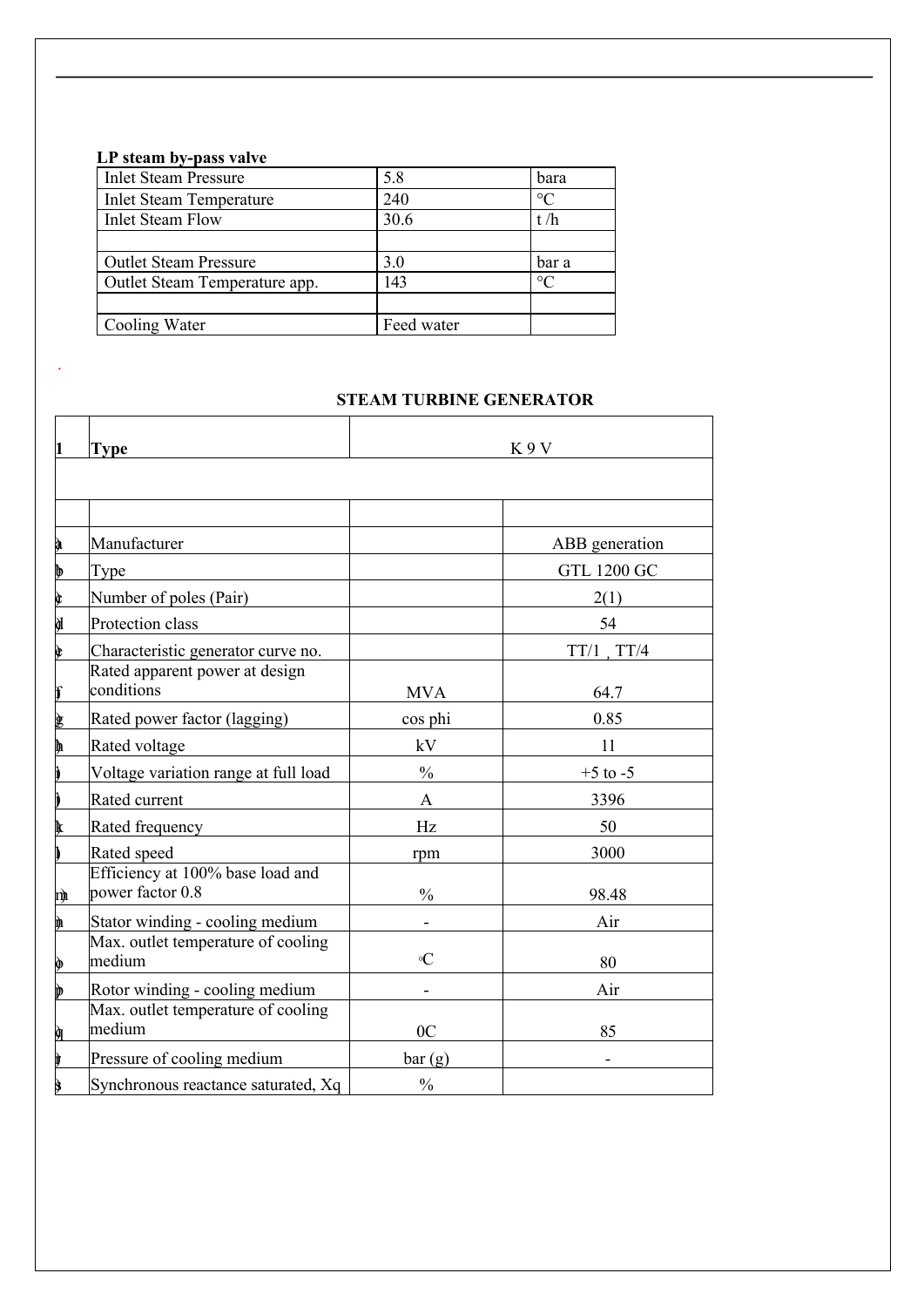# **G. FEEDWATER SYSTEM**

The function of the feedwater system is to provide boiler feedwater to the followings;

Feeding of the HP and LP feedwater

Feeding feedwater to the attemperator sprays for the HP and LP by-pass system.

The feedwater system design flow is based on the heat balance for the MCR condition including spray water for Steam Turbine by-pass operation.

The HP/LP feedwater pumps are sized with 10% margin on head

#### loss. **Boiler Feed Pump**

| Type               | horizontal centrifugal pump      |
|--------------------|----------------------------------|
| Serial no          | 99042871                         |
| Number of pumps    | 6                                |
| Model no           | 80*65SS 14M                      |
| Capacity (HP/LP)   | HP 54 $M^3$ /hr. LP 17 $M^3$ /hr |
| Speed              | 2980 rpm                         |
| Design temperature | $41\degree c$                    |
| Fluid handled      | feed water                       |
| TDH(HP/LP)         | 957 M/267 M                      |
| Power(BHP)         | 206.85 Kw                        |
| <b>HTP</b>         | 152.48 bar g                     |
| Weight             | 5190 kg                          |
| Make               | HYOSUNG-EBARA CO ltd             |
| Oil                | $AWT-32$                         |
|                    |                                  |
| <b>Motor</b>       |                                  |
| Type               | 3D squirrel cage induction motor |
| Frame              | 400                              |
| Power              | 240 Kw                           |
| Poles              | $\overline{2}$                   |
| Voltage            | 6600 V                           |
| Current            | 24.9 A                           |
| Frequency          | 50 Hz                            |
| Code letter        | $\overline{F}$                   |
| Rating             | S <sub>1</sub>                   |
| Efficiency         | 93.5%                            |
| cos D              | 0.900                            |
| Insulation class   | F                                |
| Amb temperature    | 50°C                             |
| Temp rise          | 70°C                             |
| Space heater       | 1D, 240 V, 238 W                 |
| Bearing (DE/NDE)   | NU217MC4+6217C4                  |
| Total weight       | 2800 Kg                          |
| Serial no          | 00525RMHO28004                   |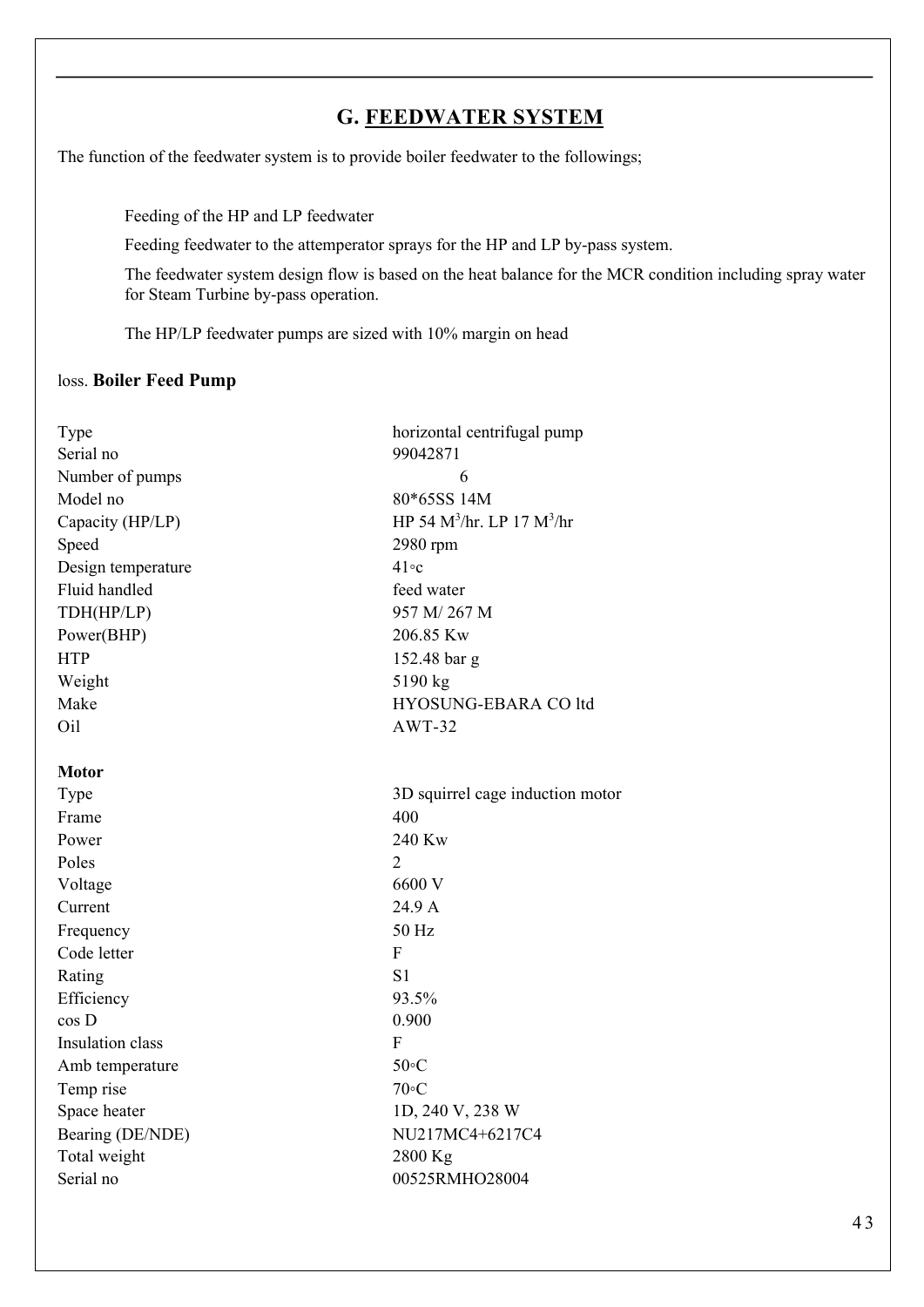Manufacturing date 2000, 06

# Technical Diary - Offshore Make HYUNDAI

#### **Ammonia/ Hydrazine dosing**

#### **Ammonia solution tank** Type vertical cylindrical Capacity 300 L

#### **Hydrazine solution tank**

Capacity 300 L

Type vertical cylindrical

### A**mmonia dosing pump**

Type metering pump Capacity 5.0 L/hr @ 20.7 bar g Make LIQUID DYNAMICS M.A.W.P  $3000 \text{ bar at } 100 \text{°C}$ MIN.D. metal temp 20 F Serial no 024477 Seal material E.MAX 170 F MIM -50 F Membrane material E.MAX 170 F MIM -50 F Recommended refill pressure 2400 Psi

#### **Agitator**

| Model            | 8641-99     |
|------------------|-------------|
| Power            | $0.25$ HP   |
| Voltage          | 240 V       |
| <b>FLA</b>       | 2.4         |
| <b>INS</b> class | F           |
| Enc              | <b>TEFC</b> |
| Frame            | 56C         |
| Duty             | continuous  |
| Speed            | 960 rpm     |
| Frequency        | 50 Hz       |
| <b>SF</b>        | 1.0         |
| Max Ambient      | 50°C        |
| Bearing          | 6023        |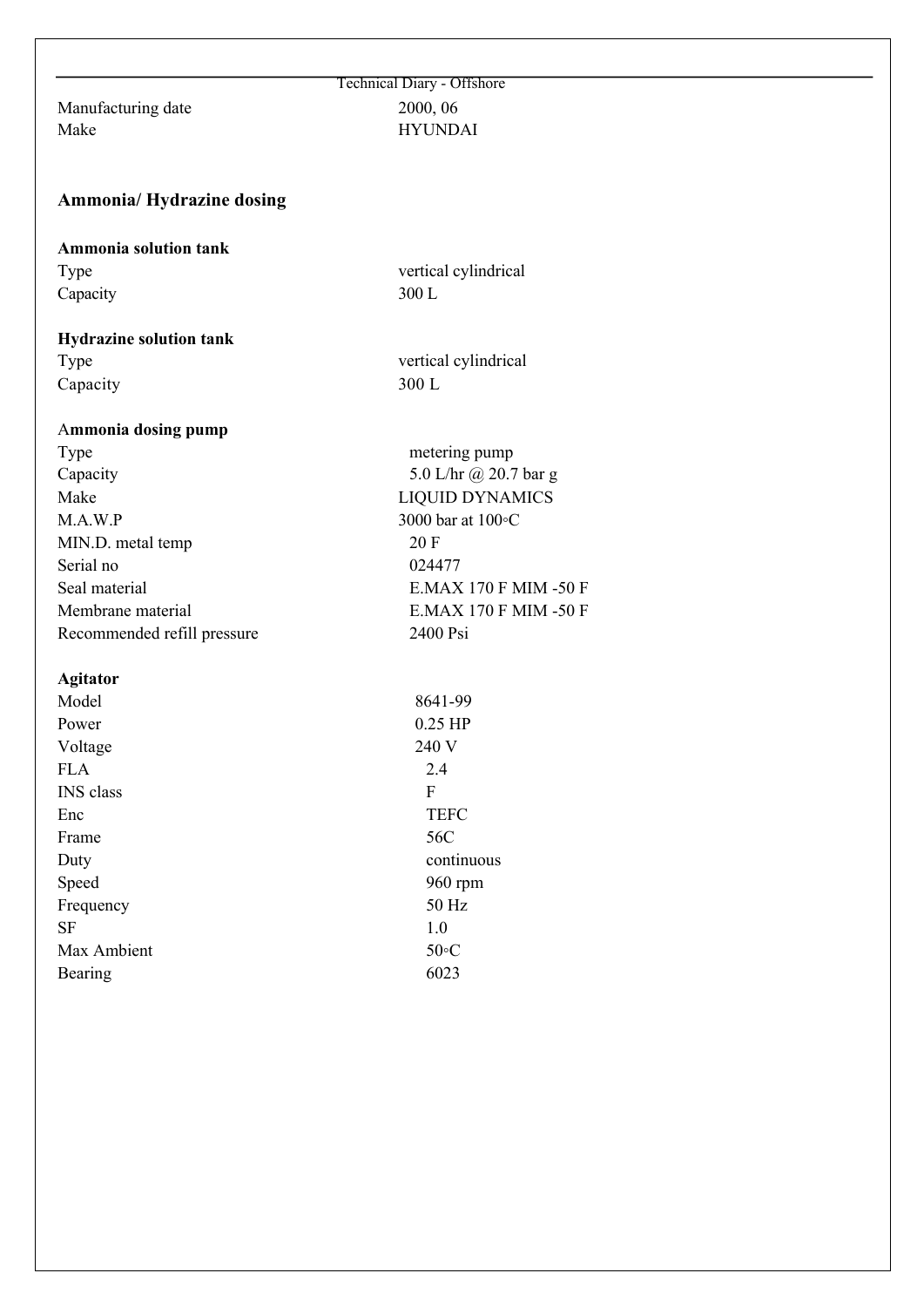# **H. CLOSED COOLING WATER SYSTEM**

The function of the circulating water system is to provide cooling water to the main condenser to condense turbine exhaust steam for reuse in the turbine cycle and to the closed cooling water coolers including G/T inlet air chillers to remove heat loads from various plant components.

#### **Technical data**

**Motor**

#### A) **Aux. C.W booster pump**

| Model                    | <b>HK165SR259FB</b>         |
|--------------------------|-----------------------------|
| Frame                    | 160L                        |
| Duty                     | cont                        |
| Type                     | <b>HK-50</b>                |
| Bearings(drive/opposite) | 6309ZZC3/6309ZZC3           |
| Enclosure                | <b>IP54</b>                 |
| Code                     | G                           |
| Insulation class         | ${\bf F}$                   |
| S.F                      | 1.0                         |
| Nema design              | $\overline{B}$              |
| Power(KW/HP)             | 15/20                       |
| Poles                    | $\overline{4}$              |
| Voltage                  | 415 V                       |
| Current                  | 28.8A                       |
| Frequency                | 50 Hz                       |
| Nema nominal efficiency  | 88.5%                       |
| Speed                    | 1465 rpm                    |
| Max ambient              | 50°C                        |
| Ref no                   | 0F114083-002                |
| Weight                   | 143 Kg                      |
| Make                     |                             |
| Pump                     |                             |
| Type                     | horizontal centrifugal pump |
| Model no                 | <b>HES 150-200</b>          |
| Serial no                | 9904243-1                   |
| Capacity                 | $260 M^3/hr$                |
| <b>TDH</b>               | $10 M$                      |
| Speed                    | 1450 rpm                    |
| Power                    | 9.6 Kw                      |
| Design temperature       | 29°C                        |
| <b>HTP</b>               | 11.8 bar                    |
| Fluid handled            | sea water                   |
| Total weight             | 323 Kg                      |
| Bearing                  | 6307                        |
| Make                     | HYOSUNG-EBARA CO ltd        |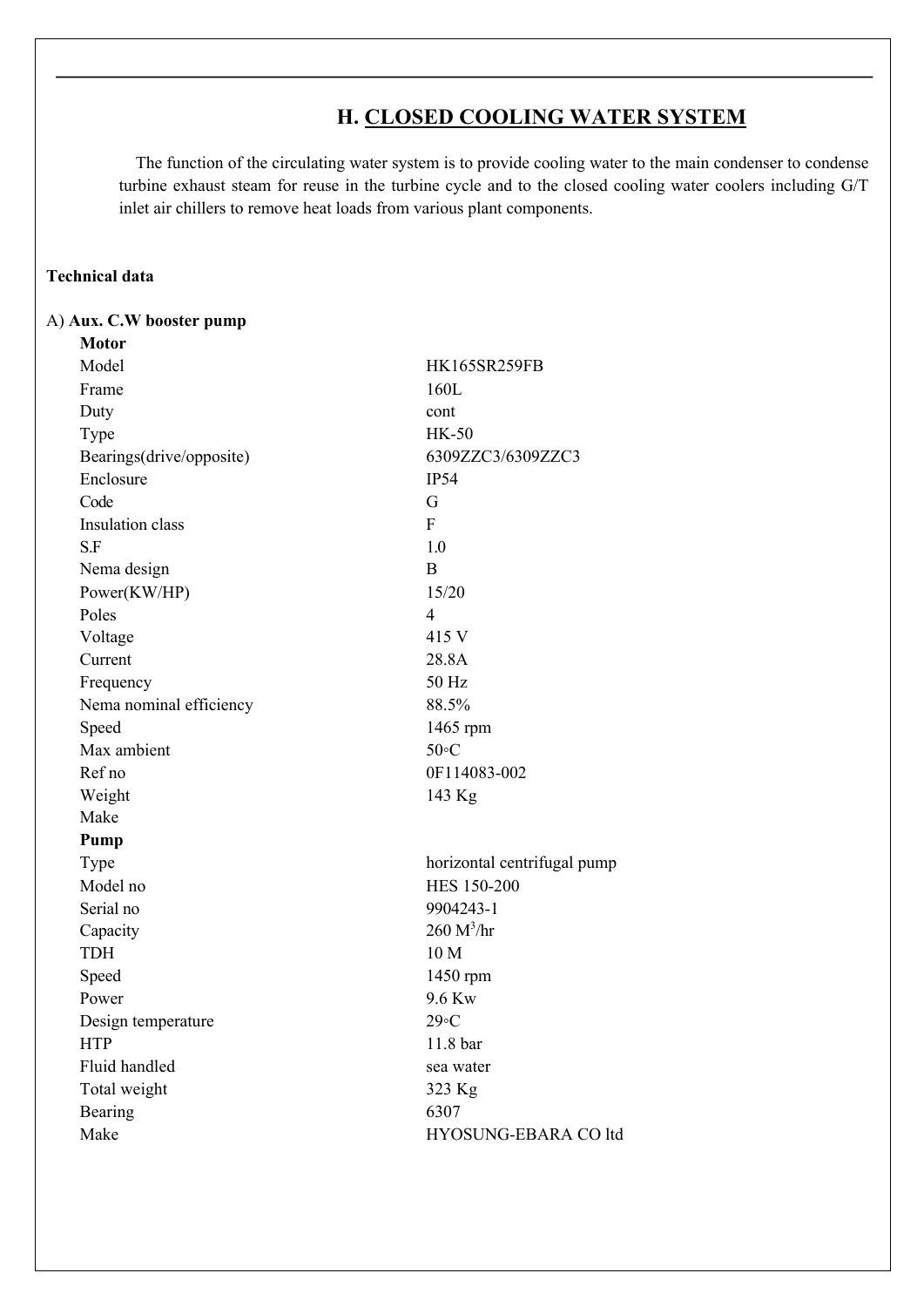# **I. AUXILIARY COOLING WATER SYSTEM**

The function of the closed cooling water system is to remove the waste heat from the components of various Plant equipment and rejects it through the CCW coolers.

#### **Design Basis**

The system is designed to remove heat from the components in a safe, reliable, and economical manner with minimal vibration and noise. There are separated two (2) closed cooling water systems for simple cycle operation and combined cycle operation.

The closed cooling water system continuously supplies demineralized (passivated) quality water as a cooling medium for the Plant equipment in the closed loop cooling system.

Cooling water is supplied to the following equipment.

A) Simple cycle cooling GT generator cooler GT lube oil coolers Hydraulic starting oil coolers Air compressor coolers

B) Combined cycle cooling Sampling cooler ST generator air cooler ST lube oil coolers Water box priming pump coolers

#### **Technical data**

A) Simple cycle closed cooling water pump

| Type               | : Horizontal, centrifugal |
|--------------------|---------------------------|
| Quantity           | : Two $(2)$ set           |
| Serial no          | $: 9904243 - 5$           |
| Capacity           | : 510 $m^3/hr$            |
| Speed              | $: 1485$ rpm              |
| Design temperature | $:40\circ c$              |
| Fluid handled      | : demineralized water     |
| Model no           | : HES 200-330             |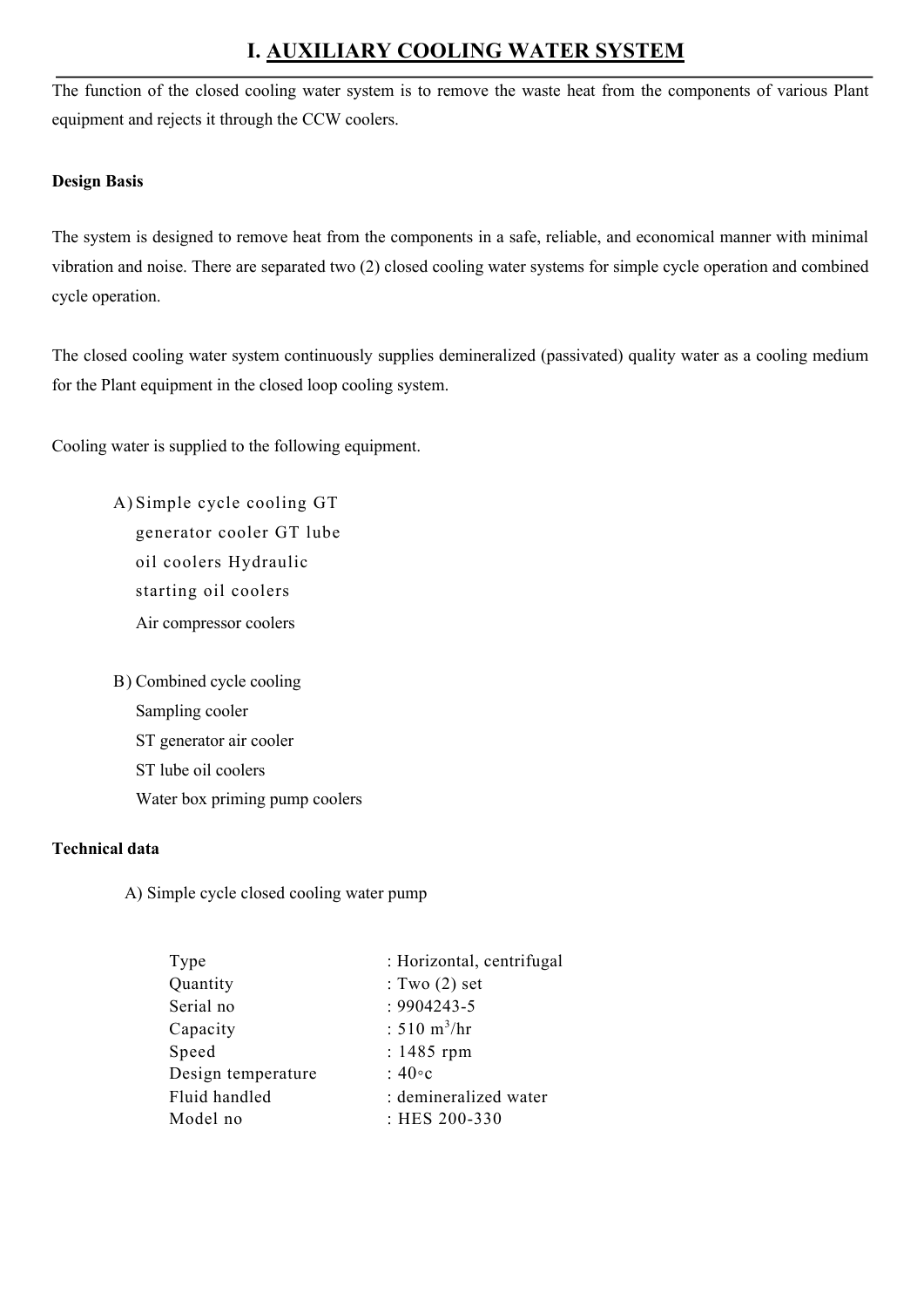# **J. CONDENSATE POLISHING UNIT (CPU)**

The condensate polishing system treats OTSG feed water and provides feed water quality suitable for it"s use.

The CPU package consists to 2 x 100% condensate polishing vessels 1x100%, back washing pump, and powdex coating system.

Condensate polishing system

1) Condensate polisher inlet quality

|                                                         | Normal Quality Startup or Inleakage |               |
|---------------------------------------------------------|-------------------------------------|---------------|
| - Suspended Solids, ppb                                 | 1000                                | $2500 - 5000$ |
| - TDS (Less NH <sub>3</sub> ), ppb                      | 1000                                | 2000          |
| - Reactive SiO <sub>2</sub> , as SiO <sub>2</sub> , ppb | < 100                               | $100 - 500$   |
| - Total Fe, as Fe, ppb                                  | < 100                               | $100 - 500$   |
| - Total Ca, as Ca, ppb                                  | < 50                                | $50 - 100$    |
| - Na, as Na, ppb                                        | 25                                  | 50            |
| - Cation Conductivity, s/cm                             | 3                                   | $3 - 5$       |
| - PH                                                    | $8 - 9.4$                           | $8 - 10$      |

#### 2) Condensate polisher outlet quality

|                                   | Startup or Inleakage | Normal Quality                 |
|-----------------------------------|----------------------|--------------------------------|
| Suspended Solids, ppb             | 5                    | $90\%$ removal $(2)$           |
| TDS (Less NH <sub>3</sub> ), ppb  | 25                   | 90% removal up to pH 9.6       |
| Reactive $SiO2$ , as $SiO2$ , ppb | 10(4)                | 90% removal up to pH 9.6       |
|                                   |                      | or 20ppb whichever is greater  |
| Total Fe, as Fe, ppb              | 5                    | 90 % removal                   |
| Total Ca, as Ca, ppb              | 2                    | 90% removal up to pH 9.6       |
| Na, as Na, ppb                    | 5(4)                 | 90% removal up to pH $9.6$     |
|                                   |                      | or 10 ppb whichever is greater |
| Cation Conductivity, s/cm         | 0.1                  | 0.2                            |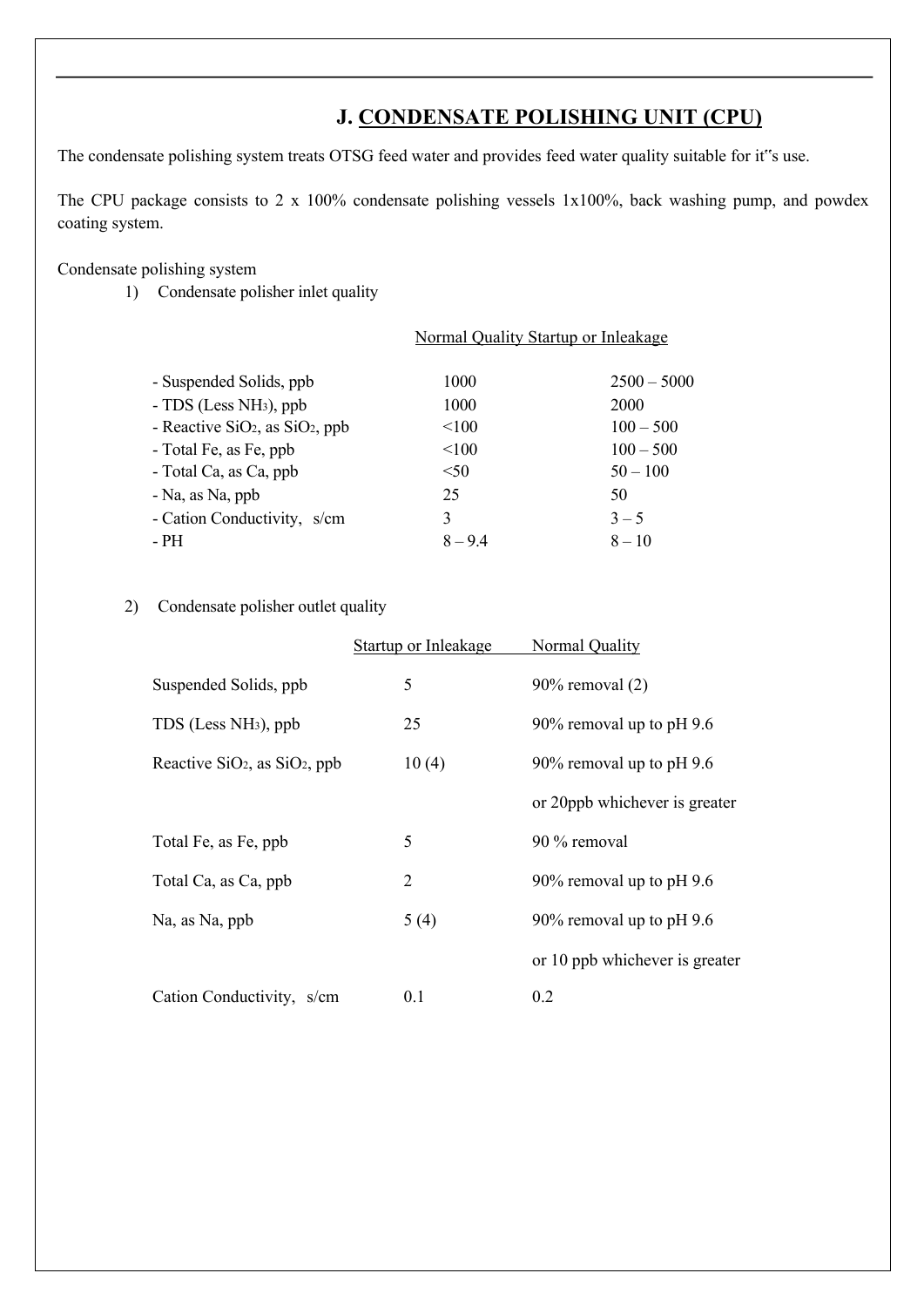# **K. WASTE WATER SYSTEM**

The function of waste water system is to collect oily wastewater and chemical wastewater, into the waste water drain tank separately.

The collected wastewater will be delivered to the oil separator or wastewater treatment system on-shore, which is supplied by others before effluent to discharge.

STG or GTG lube oil will be drained to the lube oil drain tank for inspection or maintenance.

#### **Design Basis**

Waste water characteristics.

| Description                   | Characteristic    | Source                         | Collect tank<br>capacity | Disposal                                    |
|-------------------------------|-------------------|--------------------------------|--------------------------|---------------------------------------------|
| Oily wastewater               | Oily water        | Equipment drainage             | 120m3                    | Oil separator                               |
| T/R drain wastewater          | Oil or oily water | Transformer<br>equipment       |                          | Oil separator                               |
| Chemical wastewater           | Chemical          | Equipment<br>chemical cleaning | 50 <sub>m3</sub>         | W/T plant                                   |
| Lube oil drain waste<br>water | Lube Oil          | Lube oil tank                  | 12m3                     | Lube oil tank<br>or disposal to<br>on-shore |

The oily waste water system included the following

#### pumps **Oily waste water pumps:**

| - Oily wastewater pump |                |                  | $60m3/hr \times 45mh \times 2$ sets |
|------------------------|----------------|------------------|-------------------------------------|
| tag no                 |                |                  | $ED-M-PP02-B$                       |
| serial no              |                |                  | 6050                                |
| capacity               |                |                  | $60 \text{ cu.m/hr}$                |
| speed                  | $\vdots$       |                  | 1480 rpm                            |
| design temperature     | ÷              |                  | $32\degree$ c                       |
| fluid handled          |                |                  | sea water                           |
| type                   |                |                  | horizontal centrifugal              |
| model no               |                |                  | <b>GMC 100D</b>                     |
| <b>TDH</b>             |                | $: 32 \text{ m}$ |                                     |
| Power                  |                |                  | 8 Kw                                |
| Hydro test pressure    | $\vdots$       |                  | $3.8$ bar g                         |
| Total weight           | $\ddot{\cdot}$ |                  | $272$ Kg                            |
| <b>Bearings</b>        |                |                  | 6308/6308                           |
| Manufacturer           | $\ddot{\cdot}$ |                  | <b>HYOSUNG EBARA CORPORATION</b>    |
| Year of manufacture    |                |                  | Sep 2000                            |
|                        |                |                  |                                     |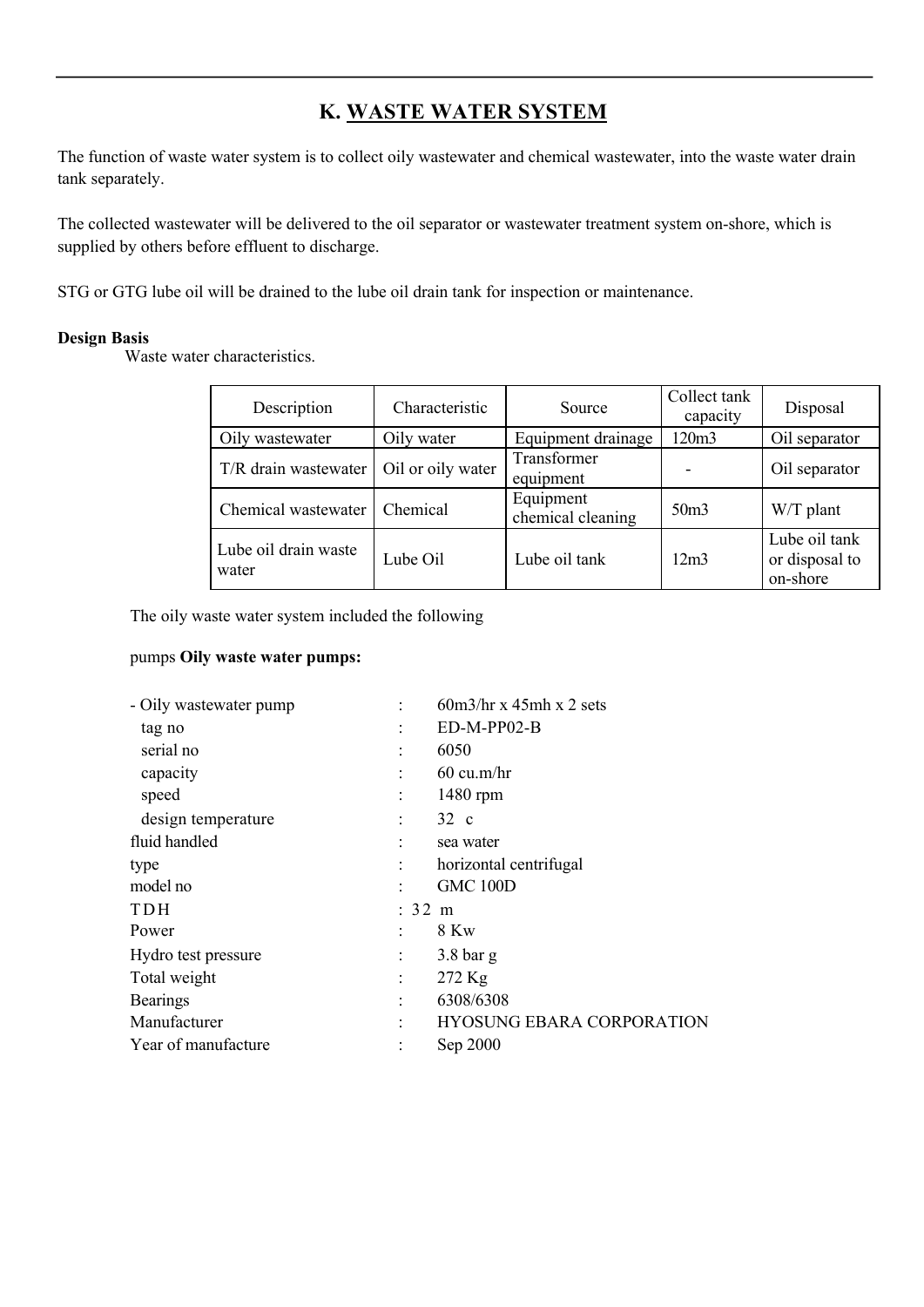# **L. PLANT ELECTRICAL SYSTEM**

The plant generates power at 11KV and evacuates power to 220kV switchyard from each of generator stepup transformer on barge through over-headlines. There are three step up transformers

1. GST#1- 11KV/11KV/220KV-120MVA Three winding transformer

2. GST#2-11KV/11KV/220KV -120 MVA Three winding transformer

3. SST -11KV/220KV -70MVA Two winding transformer

GST is three winding transformer with input from two gas turbine generator at LV side (11KV) and output at HV side (220KV). SST is two winding transformer with Input from steam turbine generator at 11KV side and output of 220KV at HV side.

Also the 11KV is stepped down to 6.6KV through Unit Auxiliary transformers UAT#1 and UAT#2 for the plant auxiliary power. 6.6KV is used for running the Boiler feeder pumps and chillers during plant operation and also stepped down to 415V through Auxiliary transformers AT#1, AT#2, AT#3 and AT #4 for the plant auxiliary.

#### **Design Criteria**

The system parameters for utility are detailed below

| System                              | Fault level | <b>System Earthling</b>                      |
|-------------------------------------|-------------|----------------------------------------------|
| 220kV, 50Hz, 3ph, 3wire             | 31.5kA/1sec | Solid earthling (BIL; 950kV)                 |
| 11.0kV, 50Hz, 3ph, 3wire            | 50kA/3sec   | Neutral earthed<br>through NGTR $(\leq 10A)$ |
| $6.6$ kV, $50$ Hz, $3$ ph, $3$ wire | 20kA/1sec   | Low Resistance                               |
| 415V, 50Hz, 3ph, 4wire              | 50kA/1sec   | through NGR $(1200A)$<br>Solid earthling     |

The system/equipment are designed as per the following:

| Motors/System                                | Voltage       | <b>System Earthing</b> |
|----------------------------------------------|---------------|------------------------|
| Motors above 200 kW                          | 6.6kV         | Low Resistance         |
| Motors 1kWup to 200KW                        | 415V          | Solid                  |
| Motors below1KW                              | 240V          | Solid                  |
| Controls for MCC UPS                         | $110$ VAC     | Solid                  |
| supply Illumination                          | 110VAC        | Earthed                |
| System                                       | $240$ VAC     | Solid                  |
| Space heater for panel<br>/motor 55kw& above | <b>240VAC</b> | Solid                  |
| DC system                                    | 110VDC        | Unearthed              |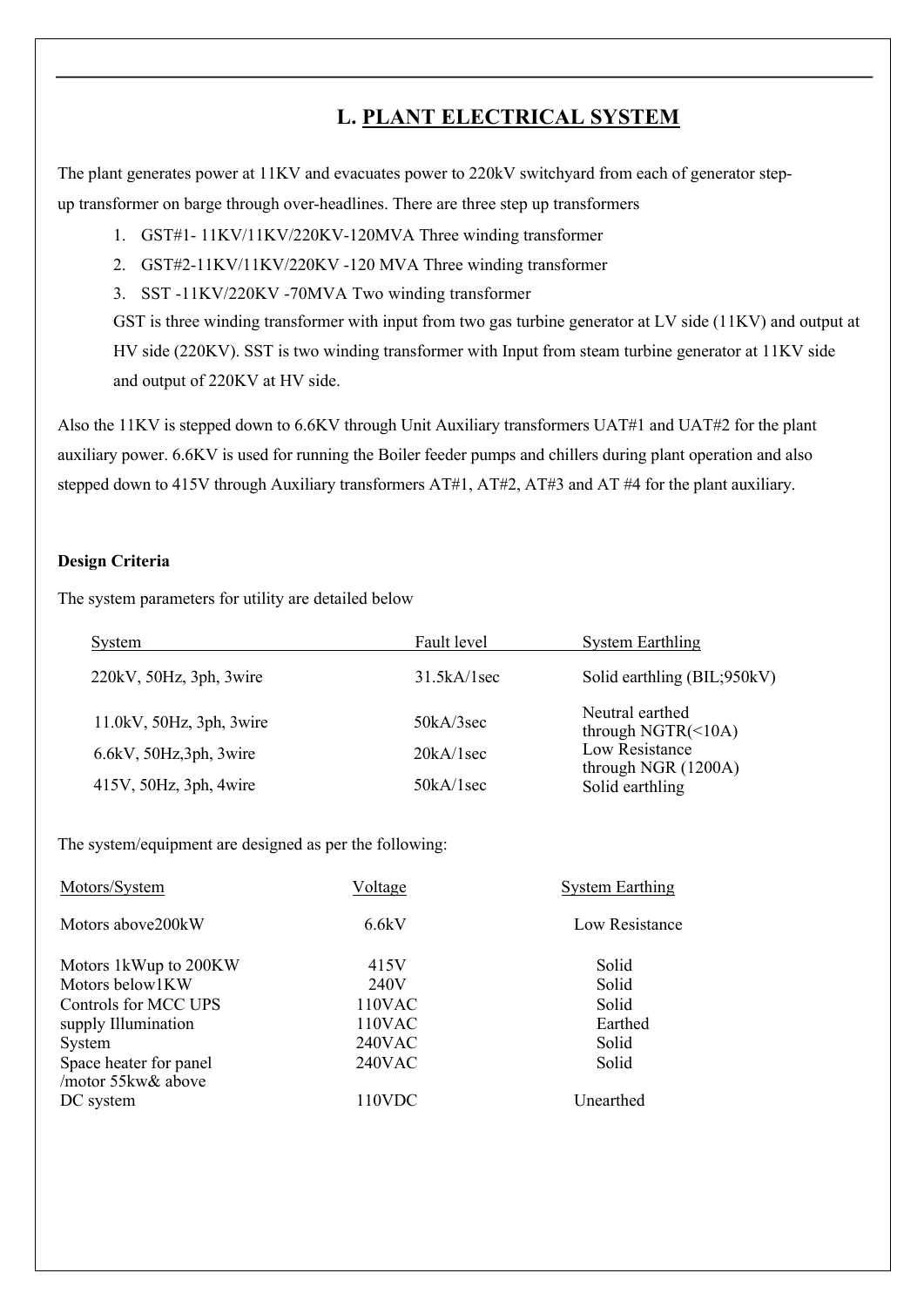#### **M.V Switchgear**

M.V switchgear is composed of vacuum circuit breaker (VCB) for 6.6KV motors and power feeding to 415V common

#### Technical Diary - Offshore

MCC and on-shore, control/metering instruments, integrated digital relays for protection, etc.

L.V switchgear is composed of four (4) common MCC, each of them having incoming air circuit breaker (ACB), MCCB for outgoing feeders, control/metering instruments, etc.

#### **DC / UPS system**

Battery backed D.C system consisted of redundant battery chargers and two battery banks are provided. For critical loads redundant feeders with auto-changeover scheme is provided.

Some of the loads also require a secure A.C supply for its operation. For these loads, station DC fed inverter system, generally known as uninterrupted power supply (UPS) is provided for the followings;

#### D<sub>CS</sub>

- Communication system
- Control, protection system etc.

#### **Lighting system**

Lighting system is designed to provide appropriate illumination for the plant in all times considering the nature of work to be carried out.

The power supply for lighting systems shall be derived from the following sources.

- Normal A.C system
- Emergency lighting system (DC)
- Battery backed exit lighting

Fluorescent lamps are used for offices, switchgear room, etc. High-pressure sodium vapor lamps & metal halide and LED lamps shall be used for high bay indoor area and outdoor area respectively as appropriate.

#### **Grounding & lightning protection**

The grounding & lightning system in general cover the followings;

- System neutral grounding
- Equipment grounding for personnel safety
- Lightning protection

All metallic, non-current carrying parts of all apparatus such as transformers, switchgear panels, control & protection panels, cable trays, crane rails, steel structures, etc. are bounded with grounding system.

#### **Power supply to on-shore**

For on-shore plant, the followings are provided from the barge; 6.6KV redundant feeders through interconnecting cable support 415V emergency power in redundant feeders through interconnecting cable support 5 9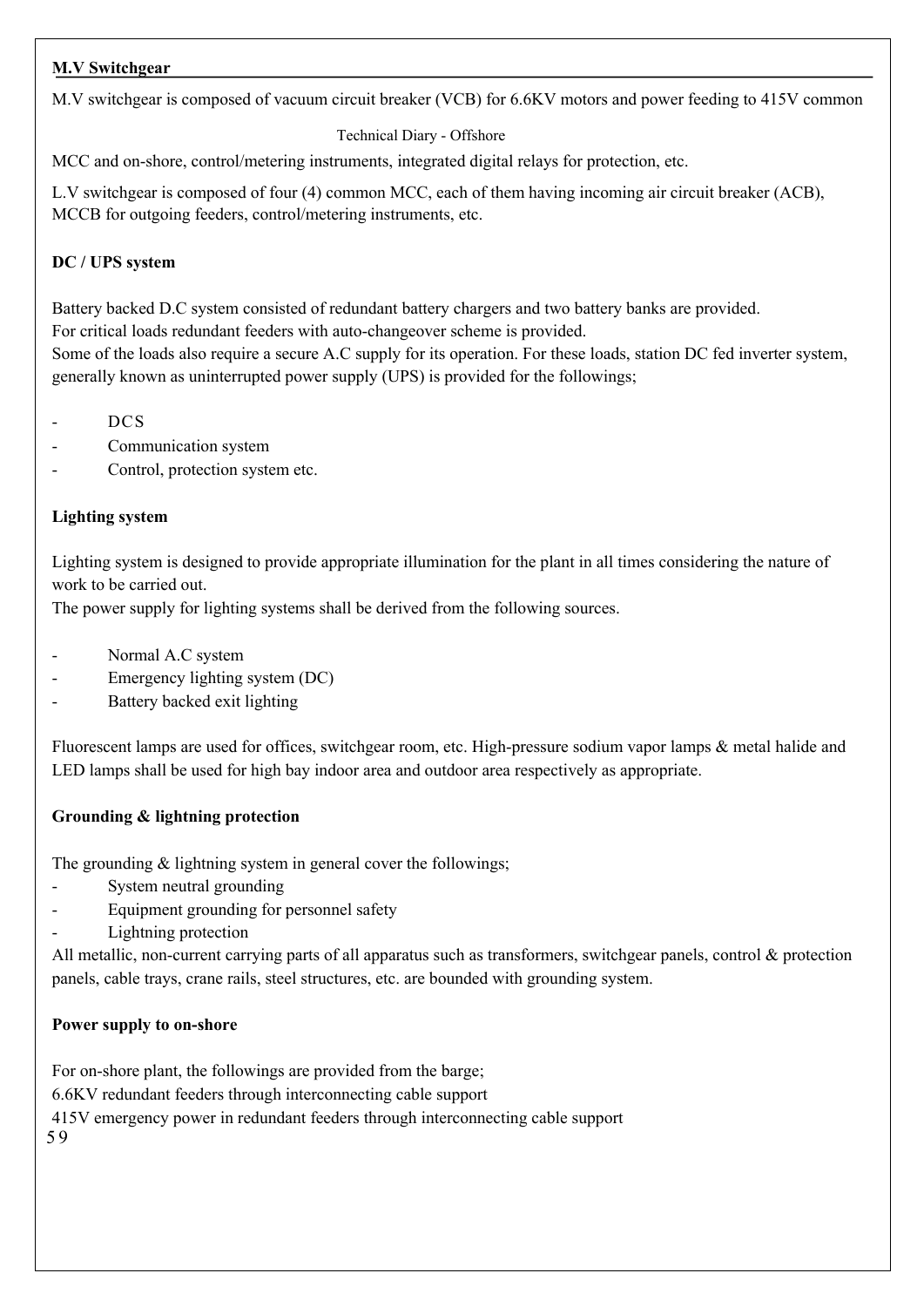#### **Power Transformers GST 1 & GST 2**

Voltage : 220/11/11 KV Capacity HV/LV1/LV2 : 120/60/60 Cooling : ONAN/ONAF BIL (KVP) : 1050/75/75 Frequency : 50 HZ Neutral Grounding : HV solidly grounded Type of Conservator : Air Cell type (COPS) Cooling Equipments : Radiator with fans

No load loss : 90 KW No load current  $: 1\%$ Noise level : 85 dB Load losses : 340 KW

#### **Power Transformer SST**

Voltage : 220/11 KV Capacity HV/LV : 70 Cooling : ONAN/ONAF BIL (KVP) : 1050/75 Frequency : 50 HZ Connection & Symbol : Star/Delta – Ynd11 Cooling Equipments : Radiator with fans

No load loss : 46 KW No load current : 1 % Noise level : 85 dB Load losses : 260 KW 6 0

Rating : 3 phase / 120 MVA Connection & Symbol : Star/Delta/Delta – Ynd11d11 Type of tank  $\blacksquare$ : Conventional type with bolted cover Type of tap changer : Off Circuit tapping switch Type of bushing : HV – 245 KV OIP Condenser bushing LV 1 & LV 2 – 17.5 KV Porcelain bushing HV neutral – 36 KV porcelain bushing Temperature rise :  $\frac{1}{1}$  :  $\frac{1}{35}$  deg.c & Winding – 45 deg.c Voltage variation  $: +5$  to  $-5$  % of HV – Switch

Rating : 3 phase / 70 MVA Neutral Grounding : HV solidly grounded Type of Conservator : Air Cell type (COPS) Type of tank : Conventional type with bolted cover Type of tap changer : Off Circuit tapping switch Type of bushing  $:HV - 245 KV$  OIP Condenser bushing LV – 17.5 KV Porcelain bushing HV neutral – 36 KV porcelain bushing Temperature rise :  $\frac{1}{1}$  :  $\frac{1}{35}$  deg.c & Winding – 45 deg.c Voltage variation  $: +5$  to  $-5$  % of HV – Switch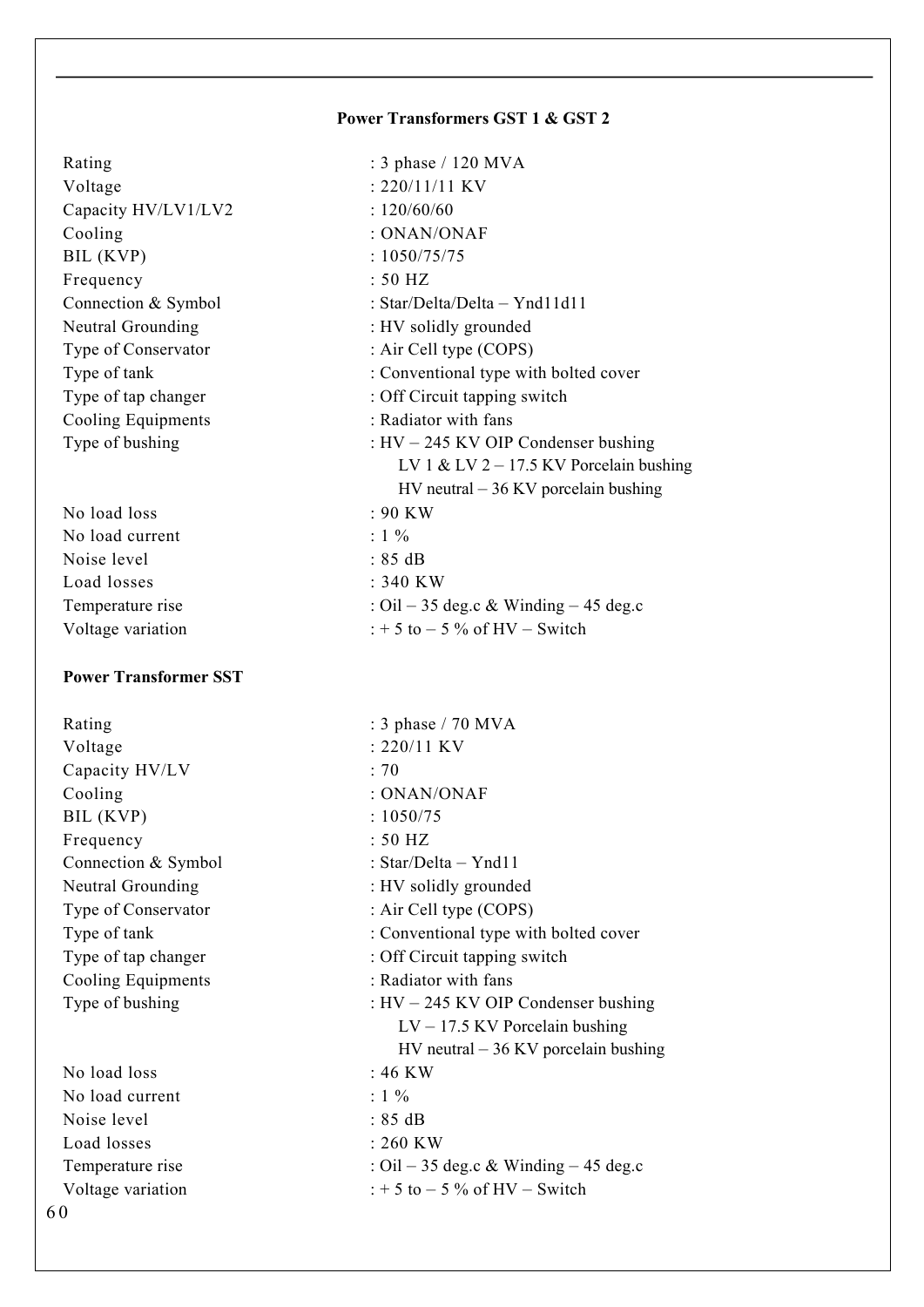# **Unit Auxiliary Transformers UAT 1 & UAT 2**

| Rating              | : 3 phase / 18.5 MVA                             |
|---------------------|--------------------------------------------------|
| Voltage             | $: 11/6.9$ KV                                    |
| Capacity HV/LV      | : 18.5                                           |
| Cooling             | : ONAN/ONAF                                      |
| BIL (KVP)           | : 75/75                                          |
| Frequency           | $:50$ HZ                                         |
| Connection & Symbol | : Delta/Star $-$ Dyn1                            |
| Neutral Grounding   | : LV through neutral grounding resistor          |
| Type of Conservator | : COPS                                           |
| Type of tank        | : Conventional type with bolted cover            |
| Type of tap changer | : On load tap changer, Make - Easun-MR 2 X V III |
|                     | 350 D 10.19.1n W, 19 position with MA            |
|                     | 2 motor driven mechanism                         |
| Cooling Equipments  | : Radiator with fans                             |
| Type of bushing     | : $HV - 17.5$ KV Porcelain bushing               |
|                     | $LV - 17.5$ KV Porcelain bushing                 |
|                     | LV neutral $-17.5$ KV porcelain bushing          |
| No load loss        | $:15$ KW                                         |
| No load current     | $: 1 \%$                                         |
| Noise level         | : 85 dB                                          |
| Load losses         | $: 130$ KW                                       |
| Temperature rise    | : Oil – 55 deg.c & Winding – 60 deg.c            |
| Voltage variation   | $: +10$ to $-12.5$ % of HV $-$ OLTC              |

# **Auxiliary Transformers AT 1, AT 2, AT 3 & AT 4**

| Type                     | : 3 phase / Cast resin moulded transformer  |
|--------------------------|---------------------------------------------|
| Rating                   | $: 2.5$ MVA                                 |
| Voltage HV/LV            | $: 6.6/0.413$ KV                            |
| Frequency                | : 50 HZ                                     |
| Type of tap changer      | : No voltage tap link $(+/- 2.5 \% X 2)$    |
| Tap Voltage              | $E$ F 6.93 / 6.765, R 6.6 / 6.434 / 6.27 KV |
| Winding Connection       | $:$ Dyn $11$                                |
| Cooling method           | :AN                                         |
| % Impedance              | $: 10.7$ (IEC tolerance)                    |
| Temperature rise         | : Primary winding $-70$ deg.c               |
|                          | Secondary winding $-90$ deg.c               |
| Winding Insulation class | : Primary Voltage – BIL 60 KV               |
| Noise level              | : 70dB                                      |
| No load losses           | $: 5.6$ KW                                  |
| Load Losses              | : 19 KW                                     |
| 61                       |                                             |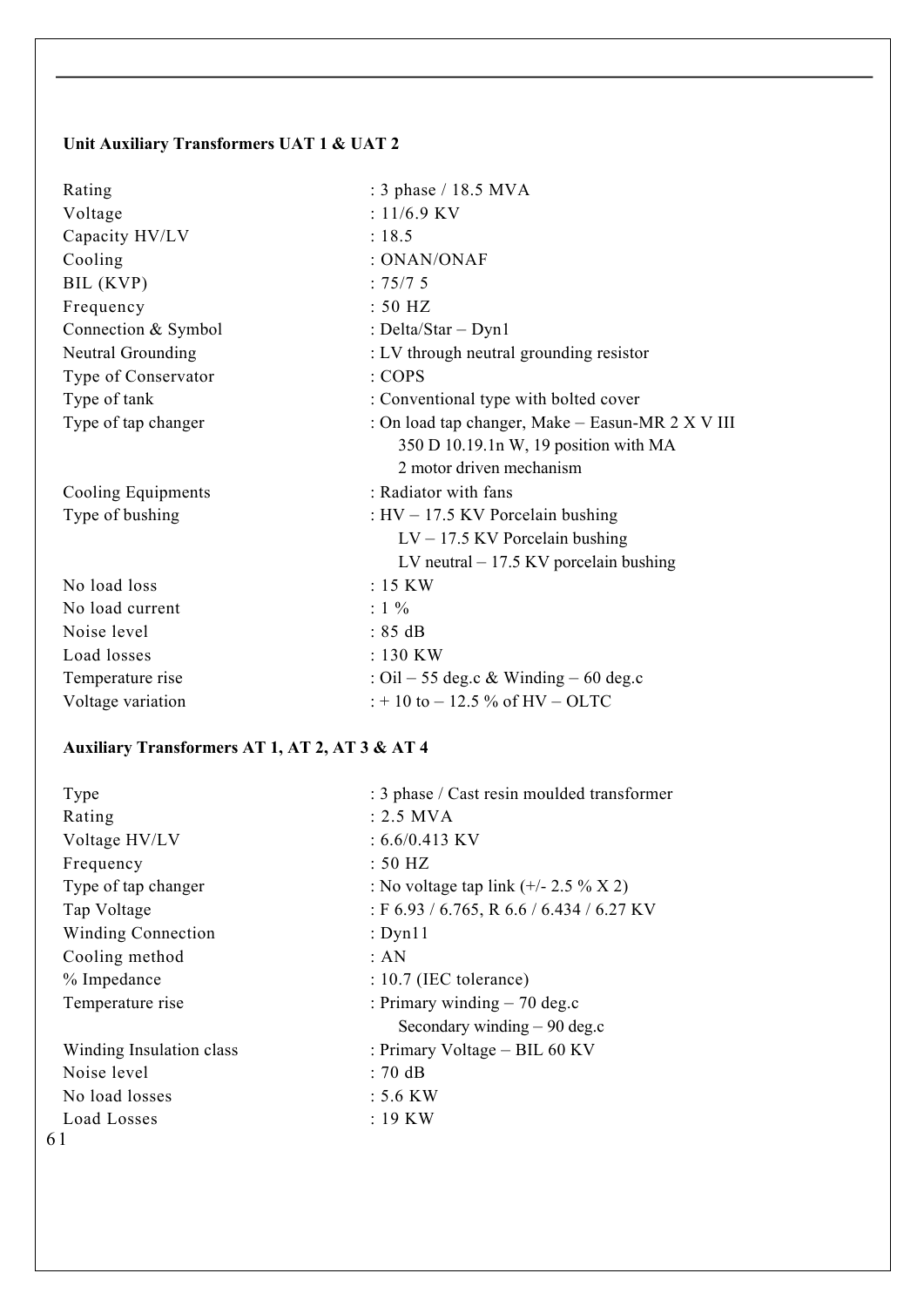# **List of Onshore and Offshore AC Equipments**

|                | <b>Location</b>             | <b>Total no</b>      | <b>Each capacity</b> | <b>Total</b><br>capacity in<br><b>TR</b> | <b>Type</b>   | <b>Make</b>        |
|----------------|-----------------------------|----------------------|----------------------|------------------------------------------|---------------|--------------------|
| $\mathbf{1}$   | Barge control room          | $\mathbf{1}$         | 8                    | 8                                        | package       | <b>CARRIER</b>     |
| $\overline{2}$ | Rack room                   | $\overline{2}$       | 8,11                 | 19                                       | package       | CARRIER, BLUE STAR |
| $\overline{3}$ | Roof top                    | $\mathbf{1}$         | 20                   | 20                                       | package       | <b>CARRIER</b>     |
| $\overline{4}$ | Remote i/o panel            | $\overline{4}$       | $\overline{2}$       | 8                                        | ducting split | <b>BLUE STAR</b>   |
| 5              | Pump house -PLC             | $\mathbf{1}$         | $\overline{2}$       | $\overline{2}$                           | split         | <b>VOLTAS</b>      |
| $6\phantom{1}$ | Switch yard                 | $\overline{3}$       | $\overline{2}$       | $6\overline{6}$                          | split         | <b>VOLTAS</b>      |
| $\overline{7}$ | Work shop<br>building(mech) | $\mathbf{1}$         | $\overline{2}$       | $\overline{2}$                           | split         | <b>VOLTAS</b>      |
| 8              | DM plant                    | 3                    | $\overline{2}$       | $6\phantom{1}$                           | split         | <b>VOLTAS</b>      |
| 9              | Ware house                  | $\overline{3}$       | $\overline{2}$       | $6\phantom{1}$                           | split         | <b>VOLTAS</b>      |
| 10             | <b>Security building</b>    | 6                    | $\overline{2}$       | 12                                       | split         | <b>VOLTAS</b>      |
| 11             | Energy meter room           | $\mathbf{1}$         | $\overline{2}$       | $\overline{2}$                           | split         | <b>VOLTAS</b>      |
| 12             | Nox panel<br><b>Total</b>   | $\overline{2}$<br>29 | 1.5                  | 3<br>94                                  | window        | <b>VOLTAS</b>      |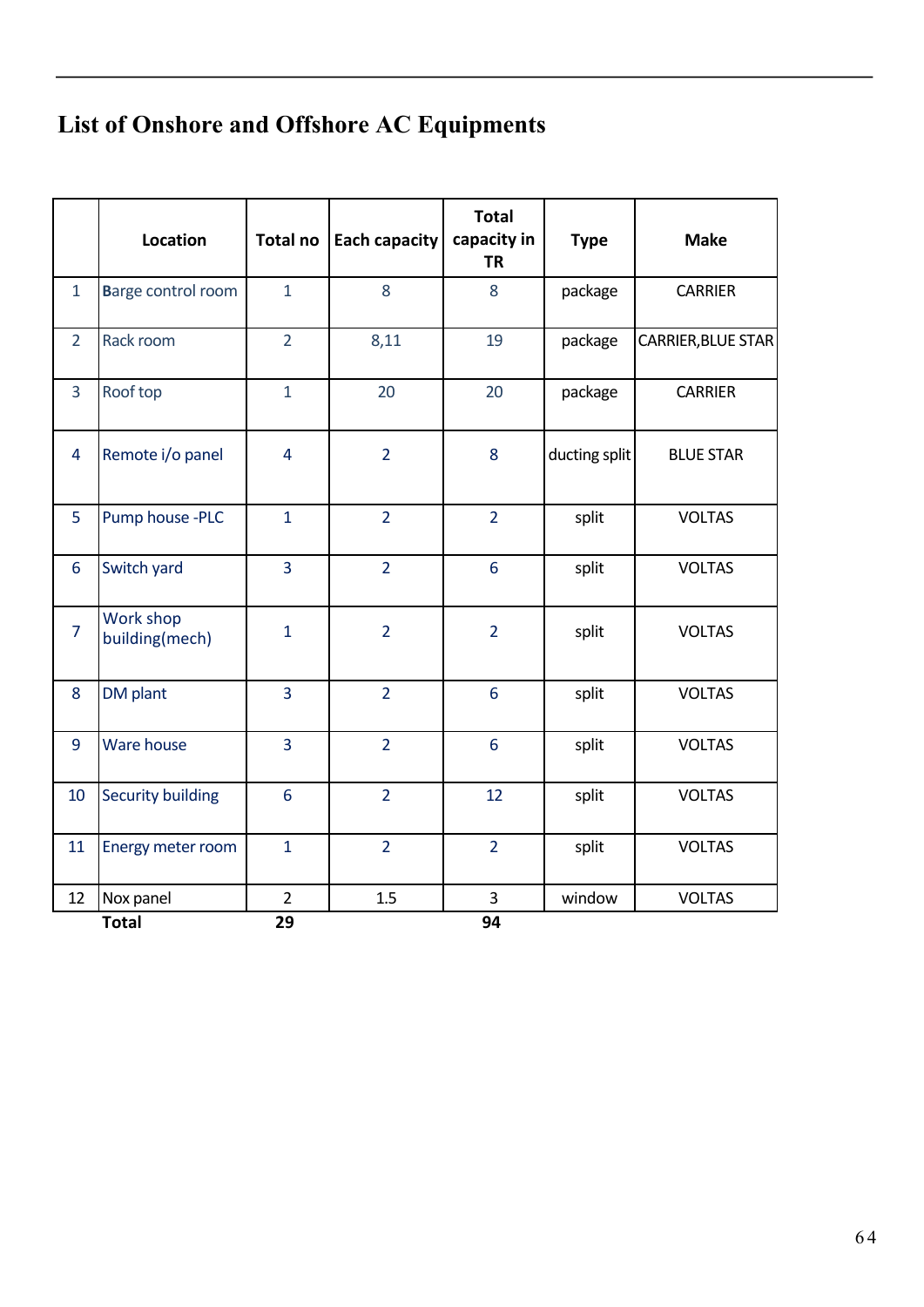|                |                            |                | <b>Technical Diary - Offshore</b> |                                          |             |               |
|----------------|----------------------------|----------------|-----------------------------------|------------------------------------------|-------------|---------------|
|                | Location                   |                | Total no Each capacity            | <b>Total</b><br>capacity in<br><b>TR</b> | <b>Type</b> | <b>Make</b>   |
| $\mathbf{1}$   | Barge I & C room           | $\mathbf{1}$   | $\overline{2}$                    | $\overline{2}$                           | split       | <b>VOLTAS</b> |
| $\overline{2}$ | Gas skid                   | $\mathbf{1}$   | $\overline{2}$                    | $\overline{2}$                           | split       | <b>VOLTAS</b> |
| 3              | MCC room                   | 3              | $\overline{2}$                    | 6                                        | split       | <b>VOLTAS</b> |
| 4              | 6.6 kv room                | $\overline{3}$ | $\overline{2}$                    | 6                                        | split       | <b>VOLTAS</b> |
| 5              | O & M building server room | $\mathbf{1}$   | $\overline{2}$                    | $\overline{2}$                           | split       | <b>VOLTAS</b> |
| 6              | Naptha enclosures          | $\overline{4}$ | $\overline{2}$                    | 8                                        | split       | <b>VOLTAS</b> |
| $\overline{7}$ | Battery bank room          | $\mathbf{1}$   | $\overline{2}$                    | $\overline{2}$                           | split       | <b>VOLTAS</b> |
| 8              | Ware house office room     | $\mathbf{1}$   | $\overline{2}$                    | $\overline{2}$                           | split       | <b>VOLTAS</b> |
| 9              | DM plant office room       | $\mathbf{1}$   | $\overline{2}$                    | $\overline{2}$                           | split       | <b>VOLTAS</b> |
| 10             | Work shop (elec & inst)    | $\overline{2}$ | $\overline{2}$                    | 4                                        | split       | <b>VOLTAS</b> |

# **O& M Building**

|                | Location                         | <b>Total no</b> | Each capacity | <b>Total</b><br>capacity in<br><b>TR</b> | <b>Type</b>        | <b>Make</b>                      |
|----------------|----------------------------------|-----------------|---------------|------------------------------------------|--------------------|----------------------------------|
| $\mathbf{1}$   | Ground floor                     | 5               | 5.5           | 5.5                                      | <b>CENTRALIZED</b> | <b>CARRIER</b>                   |
|                |                                  |                 | 17            | 17                                       | <b>CENTRALIZED</b> | <b>CARRIER</b><br><b>CARRIER</b> |
|                |                                  |                 | 5.5           | 5.5                                      | <b>CENTRALIZED</b> | <b>CARRIER</b>                   |
|                |                                  |                 | 17            | 17                                       | <b>CENTRALIZED</b> | <b>CARRIER</b><br><b>CARRIER</b> |
| $\overline{2}$ | $1st$ floor                      | 5               | 8.5           | 8.5                                      | <b>CENTRALIZED</b> | <b>CARRIER</b>                   |
|                |                                  |                 | 5.5           | 5.5                                      | <b>CENTRALIZED</b> | <b>CARRIER</b>                   |
|                |                                  |                 | 8.5           | 8.5                                      | <b>CENTRALIZED</b> | <b>CARRIER</b>                   |
|                |                                  |                 | 5.5           | 5.5                                      | <b>CENTRALIZED</b> | <b>CARRIER</b>                   |
|                |                                  |                 | 8.5           | 8.5                                      | <b>CENTRALIZED</b> | <b>CARRIER</b>                   |
| 3              | $\overline{2}^{\text{ND}}$ floor | $\mathbf 1$     | 17            | 17                                       | CENTRALIZED        | <b>CARRIER</b>                   |
|                | <b>Total</b>                     |                 | 98.5          | 98.5                                     |                    |                                  |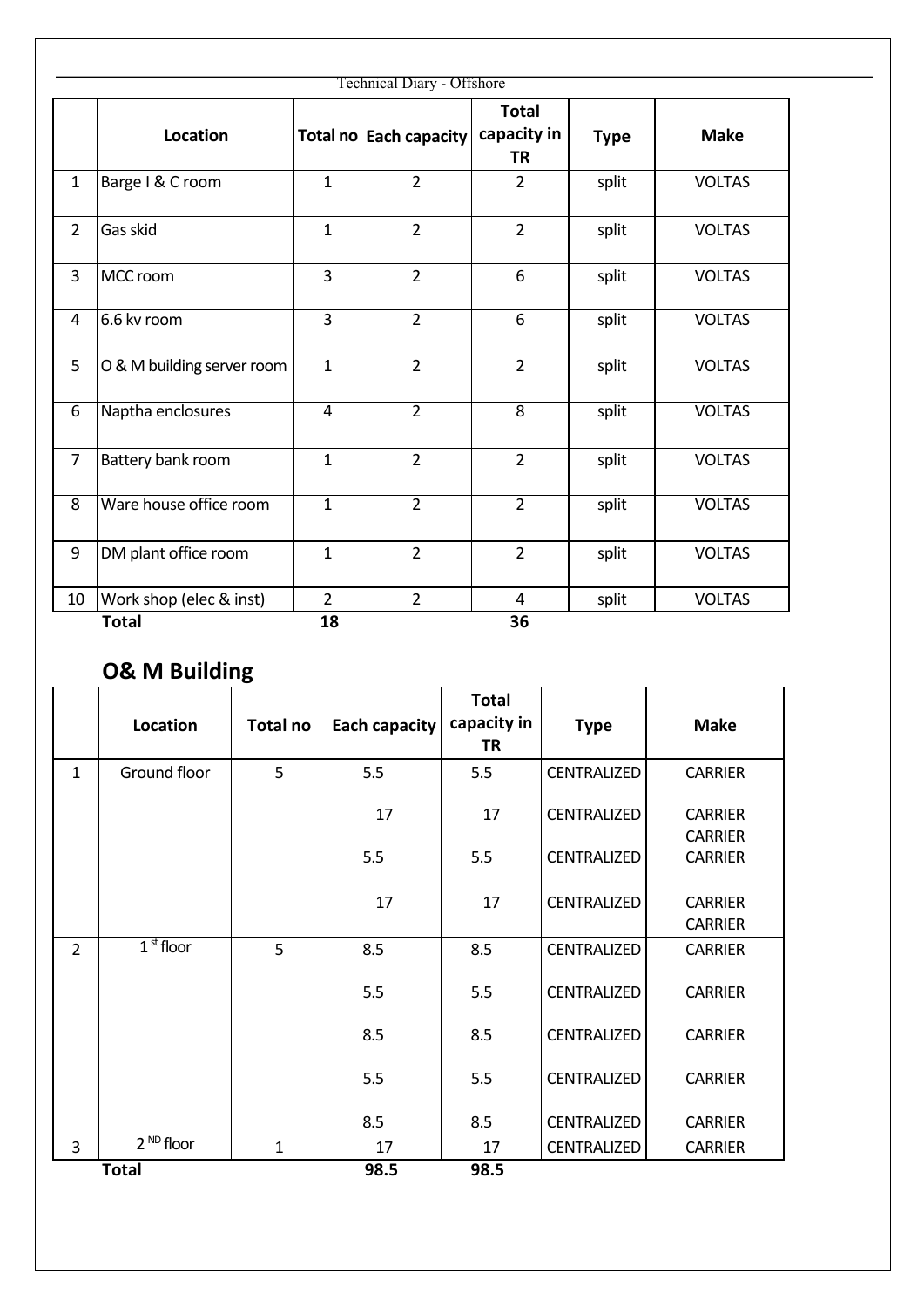# **M. BLACK START DG SET**

Black start DG set is a diesel engine driven generating unit. This is used for plant start up and auxiliary supply during grid failure leading to complete plant blank out. The unit is connected to 415 V CMCC 1 and supplies power to CMCC 1 and CMCC 2 through bus tie. There is a facility to extend power supply to onshore 415 V MCC for DM plant, Fuel Handling and plant lighting load.

| Rating                  | 1500 KW, 415 V, 1500 rpm, 50 HZ         |
|-------------------------|-----------------------------------------|
| Manufacturer            | Mitsubishi                              |
| <b>Diesel Engine</b>    |                                         |
| Model                   | $S16R - PTA$                            |
| Type                    | Four cycle, water cooled, turbo charged |
| Output                  | Standby 2131 HP                         |
| No of cylinders         | $V - 16$ cylinders                      |
| Speed                   | $1500$ rpm                              |
| Bore x Stroke           | $170$ mm $X$ 180 mm                     |
| Displacement            | 65.37 litre                             |
| Compression ratio       | 14.0:1                                  |
| Break mean effective pr | 20.2 Kg/cm2                             |
| Rotating direction      | Counter clockwise (flywheel side)       |
|                         |                                         |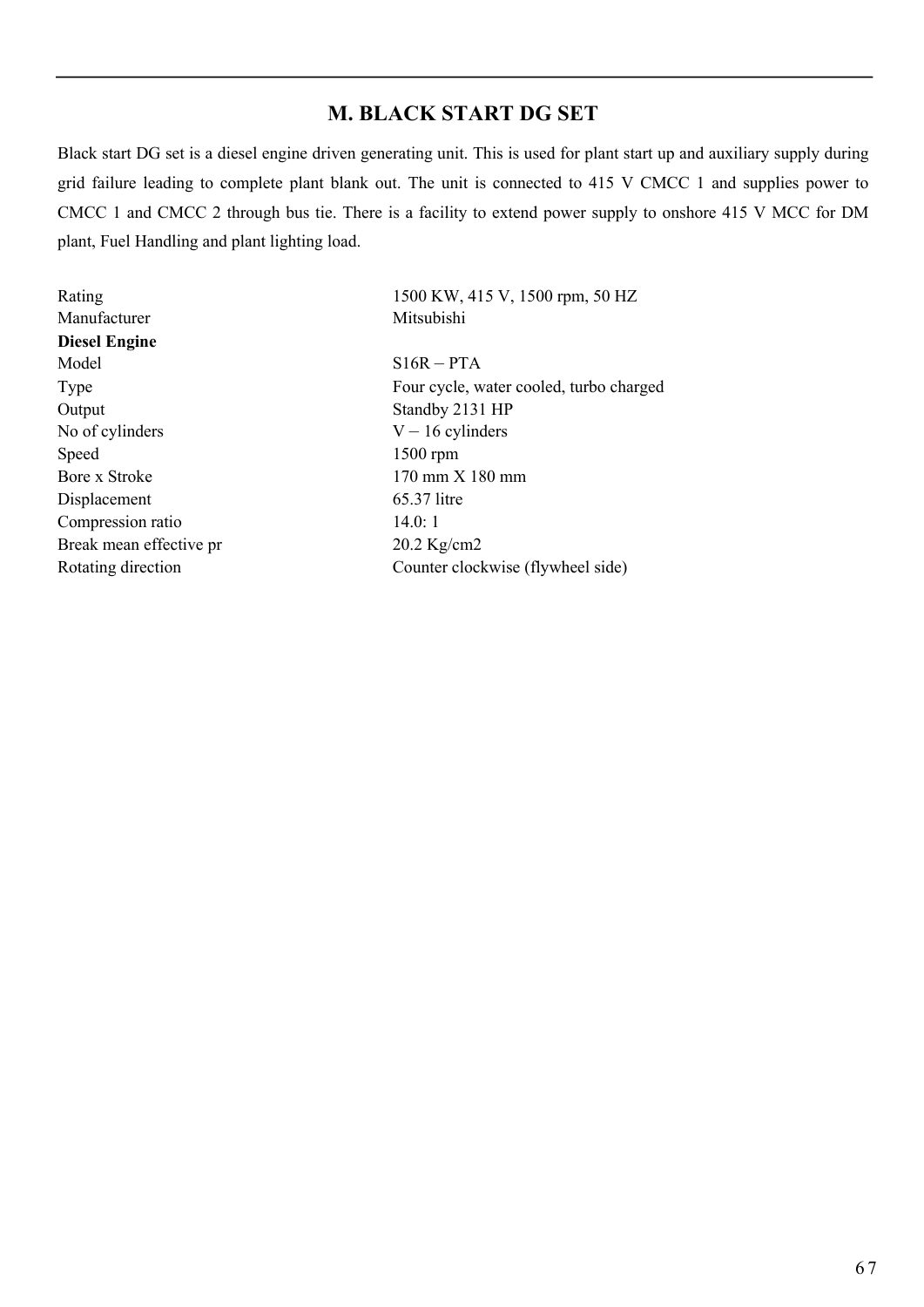## **N. PLANT CONTROLS AND INSTRUMENTATION**

#### **Gas Turbine Control System**

GE has provided many gas turbines to many customers with Simplex and Redundant gas turbine control systems which have been produced by Woodward.

Micro Net plus is the gas turbine control system which was supplied by GE. It is the latest in long line of electronic control system platform used to perform speed, load and process control for all types of prime movers. The standard Micro Net I/O modules are available to build up a custom control system for any type or any size of application.

The Micro Net plus control system is a flexible, state-of-the-art digital control System designed specifically for prime mover control applications such as:

- Gas Turbine control
- Steam Turbine control
- Hydro Turbine control
- Diesel and Gas Engine control

#### **System Features**

Micro Net control system consists of Hardware and software parts:

#### Hardware parts:

- Chassis and slots
- Power supply units
- Motorola CPU5200 Processor
- HMI ( Human machine Interface)
- I/O modules and FTM"s (Field Termination Modules)
- Fibre-optic switch
- $RIO -$ Remote I/O Panel
- LIO Local I/O Panel

#### Software Parts:

- GAP Graphical Application Program
- Watch windows
- Coder
- Application Manager
- Servlink OPC server
- Control Assistant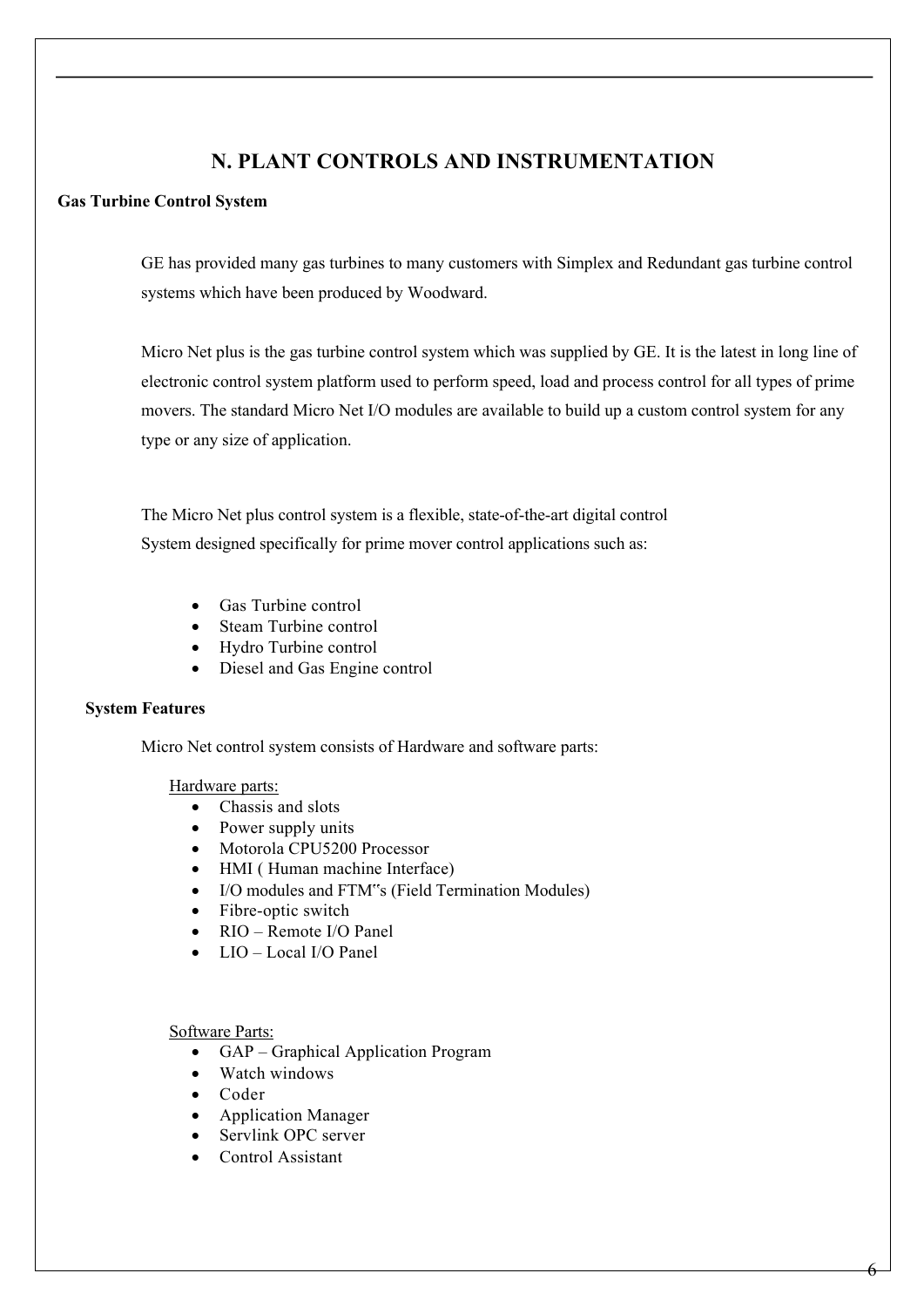## **O. PLANT FIRE FIGHTING SYSTEM**

The plant fire protection system consist of hydrant system, high velocity water spray system for transformers, fire detection and alarm system, CO2 fire fighting system for rack room and control room and portable extinguishers. The system is designed by M/S Agni Heavy Engineering Limited. Addressable Fire protection & detection system of Notifier is provided for entire Barge and semi addressable for remaining part of the Plant.

#### **Emergency Fire Pump**

| Make                                   | : Kirloskar Brothers limited                |
|----------------------------------------|---------------------------------------------|
| Model                                  | $: 6$ UP4                                   |
| Capacity                               | $: 273 \text{ m}3/\text{hr}$                |
| Total head                             | : 70 m WC                                   |
| Shutoff head                           | $: 72 \text{ m }$ WC                        |
| Power required at duty point           | $: 76.57$ KW                                |
| Efficiency                             | :70%                                        |
| Recommended minimum flow               | : $100 \text{ m}^3/\text{hr}$               |
| NPSH required                          | : 3.5 m                                     |
| Type of cooling                        | : Self cooling                              |
| Type of lubrication                    | : Grease                                    |
| Type of pump                           | : Horizontal split casing centrifugal pump  |
| No of stages                           | : Single                                    |
| Type of coupling                       | : Spider coupling                           |
| Direction of rotation from driving end | : Clockwise                                 |
| Diesel engine                          |                                             |
| Manufacturer                           | : Cummins India Limited                     |
| Type                                   | : Mechanical (Air less) direct injection, 4 |
|                                        | Stroke cycle and cold starting type,        |
|                                        | Turbo Charged                               |
| Model                                  | : NT-495-F1                                 |
| Design standard                        | : BS: 5514                                  |
| No of cylinders                        | : 4                                         |
| <b>RPM</b>                             | : 1500                                      |
| BHP at rated rpm                       | $: 127$ BHP                                 |
| Engine starting details                | : 24 V electrical start                     |
| Fuel consumption                       | : 25 litre / hr                             |
| Fuel consumption at 150 % of rated     | $: 31$ litre / hr                           |
|                                        |                                             |
| Type of cooling                        | : Water cooled with heat exchanger          |
| Fuel tank capacity                     | : 200 litre                                 |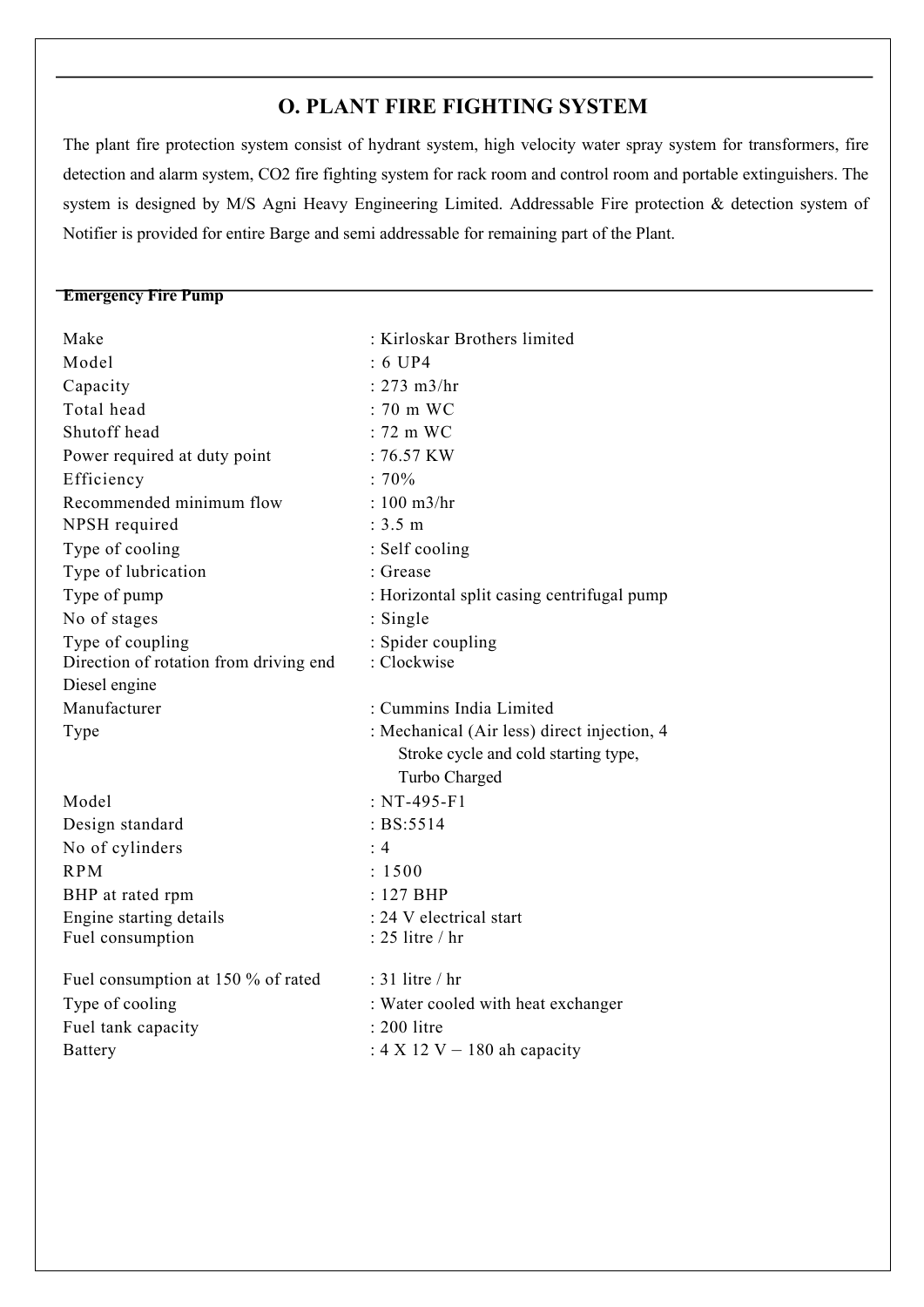# **P. START UP VACUUM SYSTEM**

#### **Start-up Vacuum Pump**

| Manufacturer                               | <b>NASH KOREA</b>         |
|--------------------------------------------|---------------------------|
| Type                                       | Liquid Ring               |
| Quantity                                   | 1                         |
| Hogging capacity at 10 inch HgA            | 595 Sm3/hr                |
| <b>Evacuation volume</b>                   | 450 m3                    |
| Hogging suction pressure                   | 254 mm HgA                |
| Suction temperature                        | 33 deg.c                  |
| <b>BHP</b>                                 | 42 KW                     |
| No of stage                                | 1                         |
| Speed                                      | 590 rpm                   |
| Hogging time required to reduce suction pr |                           |
| from atmosphere pr to 254 mm HgA           | $20 \text{ min}$          |
| Discharge pr                               | Atmospheric               |
| Material of construction -                 |                           |
| Casing                                     | A48                       |
| Shaft                                      | KSD 3752 SM45C (EQ. A576) |
| Rotor                                      | A536                      |
| Pump direction of rotation                 | C.W from driver end       |
| No of bearings                             | $\overline{2}$            |
| Type of bearing                            | Roller                    |
| Type of lubrication                        | Grease                    |
| Pump-Motor coupling                        | Flexible                  |
| Seal water requirement -                   |                           |
| Flow                                       | $7.95$ m $3$ /hr          |
| Temperature                                | $35 \deg.c$               |
|                                            |                           |
| Moisture separator                         |                           |
| Dimension                                  | O.D 390 mm X 1375 mm H    |
| Material                                   | KSD 3503 (EQ. A283)       |
|                                            |                           |
| <b>Silencer</b>                            |                           |
| Size                                       | O.D 460 mm X 1830 mm H    |
| Type                                       | Vertical                  |
| Material                                   | KSD 3503 (EQ. A283)       |
|                                            |                           |
| <b>Motor</b>                               |                           |
| Rating                                     | 45 KW                     |
| Poles                                      | 10 poles                  |
| Rotor Type                                 | Squirrel Cage             |
| Enclosure                                  | Totally enclosed          |
| Cooling method                             | Fan cooled                |
| Frequency                                  | 50 HZ                     |
| Phase                                      | 3                         |
| Insulation class                           | F                         |
| Temperature rise at full load              | $90 \text{ deg.c}$        |
| Voltage                                    | 415 V                     |
| No load current                            | 75 A                      |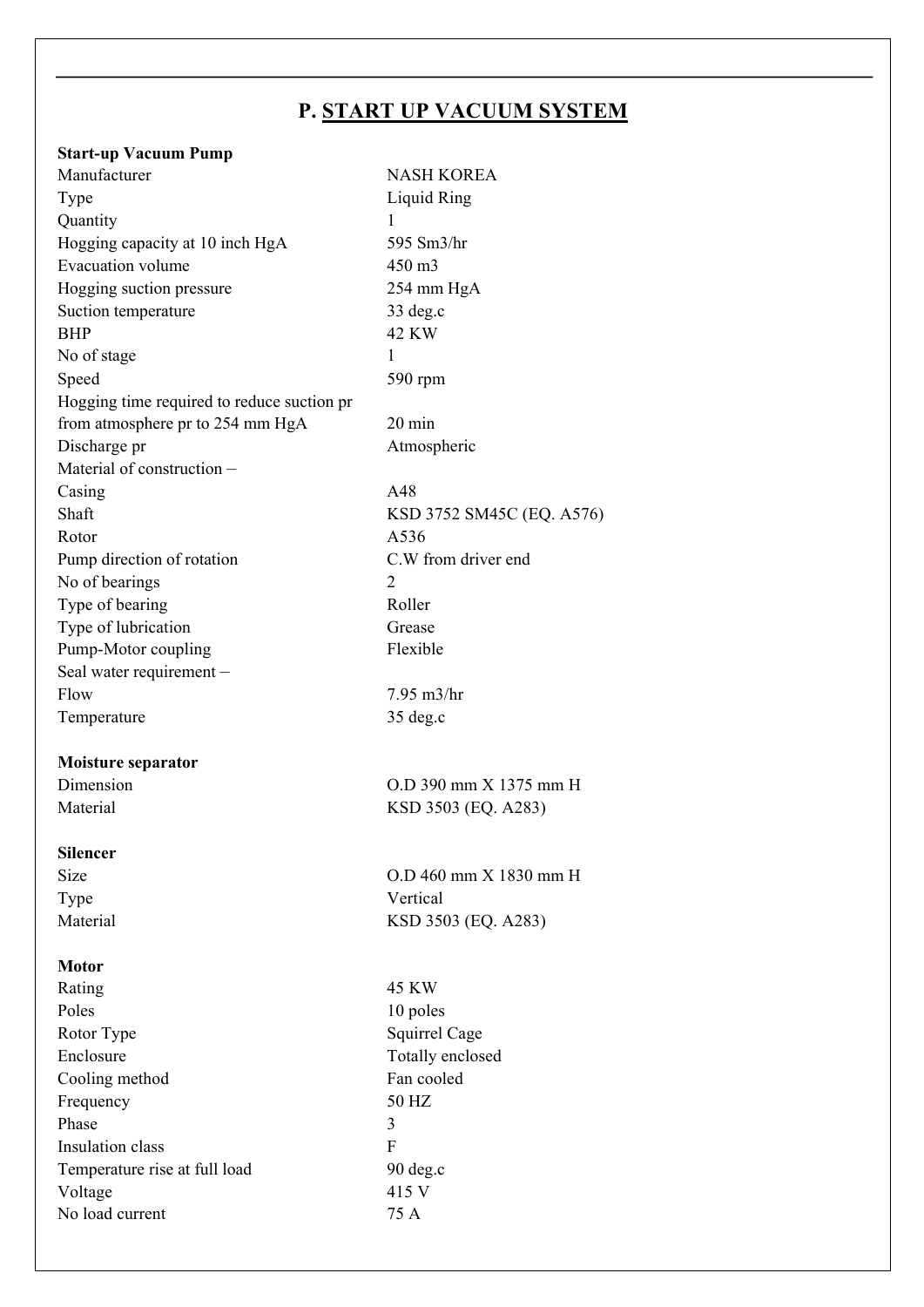| Full load current | 113 A   |
|-------------------|---------|
| Starting current  | 670 A   |
| Speed             | 590 rpm |
| $Efficiency-$     |         |
| At $1/2$ load     | $85\%$  |
| At $3/4$ load     | 87.5 %  |
| At full load      | 88 %    |
| Power Factor –    |         |
| At $1/2$ load     | 54 %    |
| At $3/4$ load     | $60\%$  |
| At full load      | $63\%$  |
|                   |         |

# **Q. STEAM TURBINE DEAERATING CONDENSER**

| Heat duty at rated condition              | 473800000 KJ/hr      |
|-------------------------------------------|----------------------|
| Heat duty at HP/LP bypass valve operation | 669700000 KJ/hr      |
| Maximum dissolved oxygen content          | 7 ppb                |
| Condenser pressure                        | $0.077$ bara         |
| Condensate temperature                    | 40.8 deg.c           |
| Manufacturer                              | HHI                  |
| Quantity                                  | 1                    |
| Applied design code                       | <b>HEI</b>           |
| Operating life                            | 30 years             |
| Reference condition -                     |                      |
| Barometric pressure                       | 1.004 bara           |
| <b>Relative Humidity</b>                  | 75 %                 |
| Ambient air temp                          | $31$ deg.c           |
| Cooling water temp (sea water)            | 29 deg.c             |
| Maximum makeup water                      | $30 \text{ m}$ 3/hr  |
| Type                                      | Deaerating condenser |
| Hotwell capacity -                        |                      |
| From normal level to low level            | 3 minutes            |
| From normal level to bottom               | 5 minutes            |
| No of passes                              | 2                    |
|                                           |                      |
| Performance at rated condition            |                      |
| LP turbine $exhaust -$                    |                      |
| Flow                                      | 225619 m3/hr         |
| Enthalpy                                  | 2266.7 KJ/Kg         |
| Gland steam condenser drain -             |                      |
| Flow                                      | 245 Kg/hr            |
| Enthalpy                                  | 196.2 KJ/Kg          |
| Steam Jet air ejector drain -             |                      |
| Flow                                      | 300 Kg.hr            |
| Enthalpy                                  | 193.5 KJ/Kg          |
| Condensate leaving condenser -            |                      |
| Flow                                      | 226164 Kg/hr         |
| Enthalpy                                  | 170.8 KJ/Kg          |
| Temperature                               | $40.8$ deg.c.        |